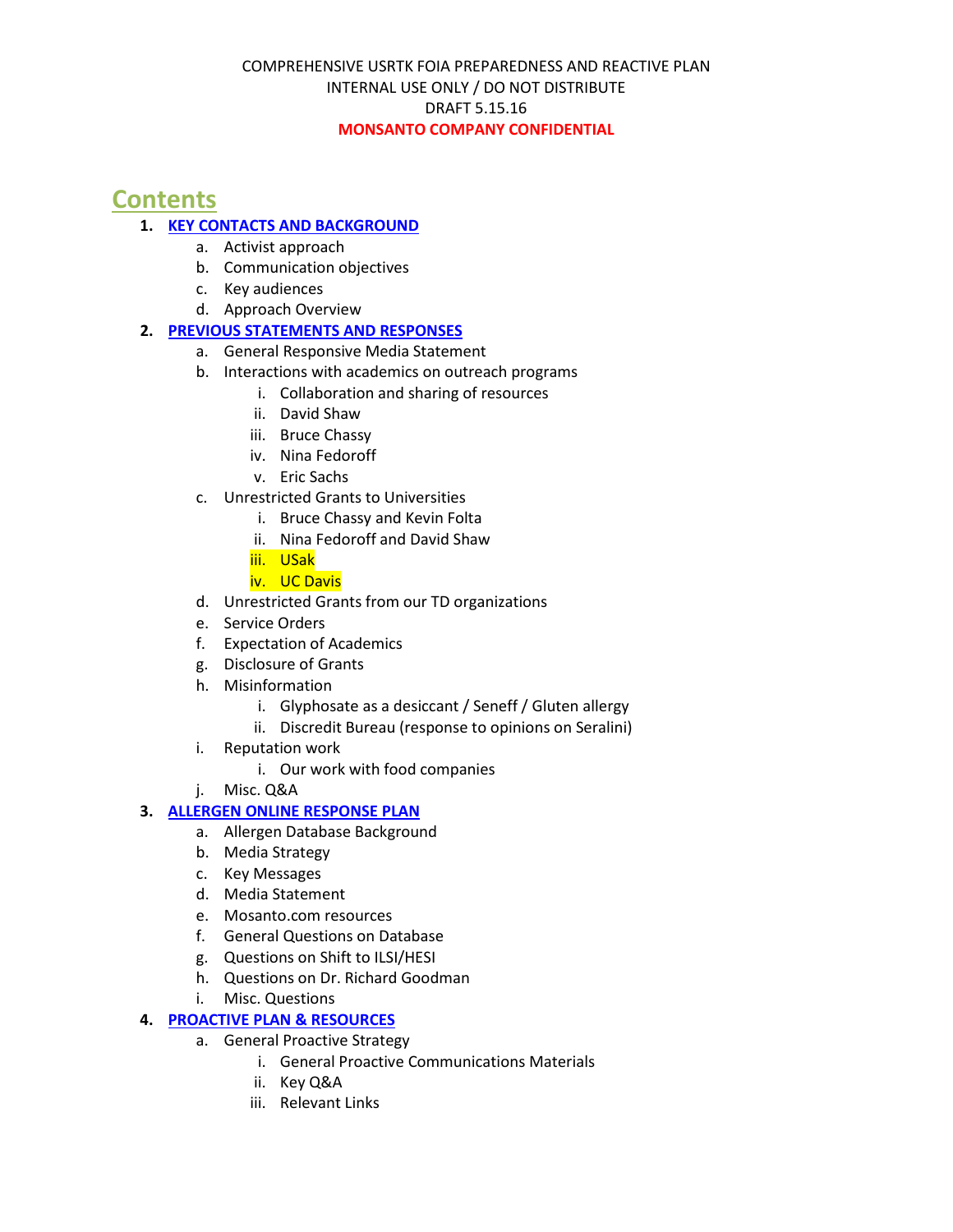#### b. Proactive Public Private Partnership Materials

- i. Infographics and blogs/op-eds both by MON and industry partners
- c. Proactive Allergenicity Materials
	- i. Infographic and blog/op-eds organized by MON distributed by GMOA
	- ii. HESI proactive approach and materials
- d. Proactive Training
	- i. Training for independent experts via GMOA
	- ii. Internal MON training, and partnership training on Smart Communications
- e. Transparency Audit and direction

#### **5. USRTK ADDITIONAL BACKGROUND**

a. Carey Gillam Strategy/Approach

| $\cdots$ , $\cdots$     |                          |        |        |               |
|-------------------------|--------------------------|--------|--------|---------------|
| Chelsey Robinson - Lead | <b>Issues Management</b> | $314-$ | $314-$ | @monsanto.com |
| Kris Ramaraju - Lead    | Law                      | $314-$ | $314-$ | @monsanto.com |
| Eric Sachs              | Global Sci. Outreach     | $314-$ | $314-$ | @Monsanto.com |
| Sara Miller             | <b>Business Comms.</b>   | $314-$ | $314-$ | @monsanto.com |
| <b>Stacey Stater</b>    | Law                      | $314-$ | $314-$ | @monsanto.com |
| Kevin Glynn             | Allergenicity Lead       | $314-$ |        | @Monsanto.com |
| Melissa Duncan          | <b>Issues Management</b> | $314-$ | $314-$ | @monsanto.com |
| Cami Ryan               | Social Sciences          | $314-$ | $314-$ | @Monsanto.com |
| John Vicini             | Regulatory               | $314-$ | $314-$ | @Monsanto.com |
| Charla Lord             | <b>Issues Media</b>      | $314-$ | $314-$ | @monsanto.com |

## **Key Contacts**

**Background**<br>**U.S. Right to Know** (USRTK), an activist NGO that opposes the biotech industry, has submitted requests under state open records laws to academics at four universities: the University of Illinois, University of Florida, University of California-Davis and University of Nebraska-Lincoln. The requests seek copies of emails and other correspondence to and from the academics and representatives of Monsanto, BIO, CBI, various PR agencies and other companies involved in the ag-biotech space. USRTK plans to use information in these communications to attack [Monsanto](https://www.baumhedlundlaw.com/) and the industry. The time period for the request begins Jan. 1, 2012, and runs through the date of the request.

## **Activist Approach**

USRTK founder Gary Ruskin has a history of exploiting open records laws to expose what he perceives as corruption or undue influence. He requests massive amounts of information, takes isolated pieces of information out of context, and then strings pieces of information together in news releases and other communications to paint a negative picture. He has stated his intention to "publish articles" on his website in a similar way with these records.

Generally, those who seek to attack others by exploiting open records laws will take one of two approaches: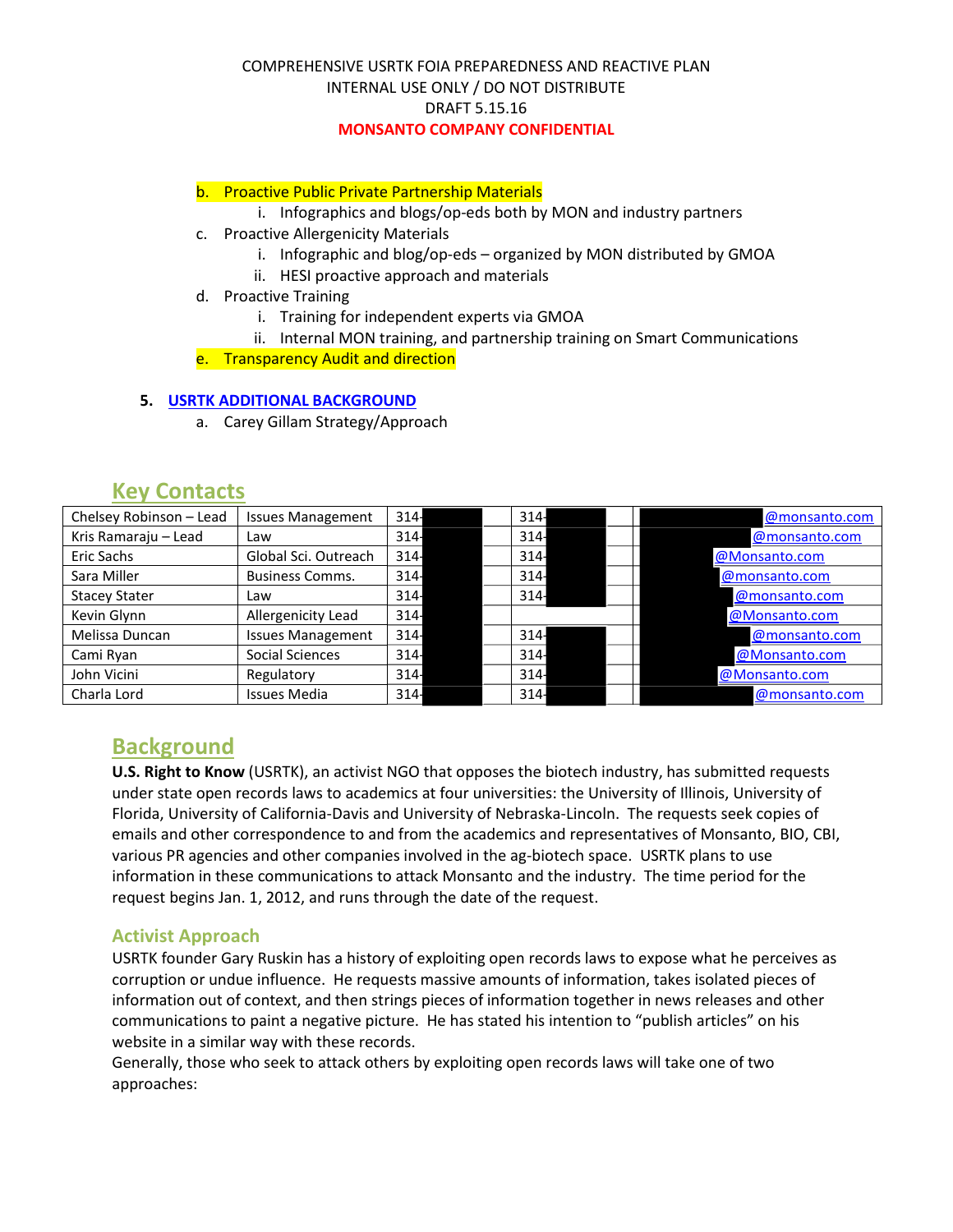#### **Scenario A – "Litany of Grievances"**

- Gather and review documents; identify several lines of attack based on individual themes, events or personalities
- Craft a unique storyline around each theme; develop that storyline through a news release, social media content, etc.
- Release each storyline over a period of weeks in an attempt to prolong coverage and drag out the attack

#### **Scenario B – "Data Dump"**

- Review all the documents collected and develop on comprehensive "report" that touches on numerous themes, individuals or events – all revolving around a central hypothesis of corruption, undue influence and unethical activity
- Publish the report online simultaneously, post all documents collected and invite others to review
- Amplify the report and "data dump" through a blitz of mainstream and social media activities

## **Monsanto Communication Objectives**

- Protect our reputation and FTO by **proactively** providing context for the legitimate, appropriate and positive collaboration between Monsanto, industry and these academics
- Protect these valuable stakeholder relationships by allowing the academics to see us standing up on their behalf in support of scientific and academic freedom
- Standing with the industry, position this activist tactic as an attack on scientific integrity and academic freedom
- Condemn any publication of Monsanto business confidential information
- Distance Monsanto from any inappropriate or immature comments or unethical behavior by individual employees

#### **Key Audiences**

- Media / general public
- Academic researcher & allies (those included in FOIA & others)
- Monsanto employees (those included in FOA & others)
- Industry & societal stakeholders
- Regulators

## **Overview of Approach**

Our approach consists of several proactive and reactive tactics:

- 1. Reactive Statements to specific allegations
	- a. General PR Allegations
	- b. Allegations around Allergenicity Database & Rick Goodman
- 2. Proactive Materials
	- a. Proactive Public Private Partnership Materials
		- i. Infographics and blogs/op-eds both by MON and industry partners
	- b. Proactive Allergenicity Materials
		- i. Infographic and blog/op-eds organized by MON distributed by GMOA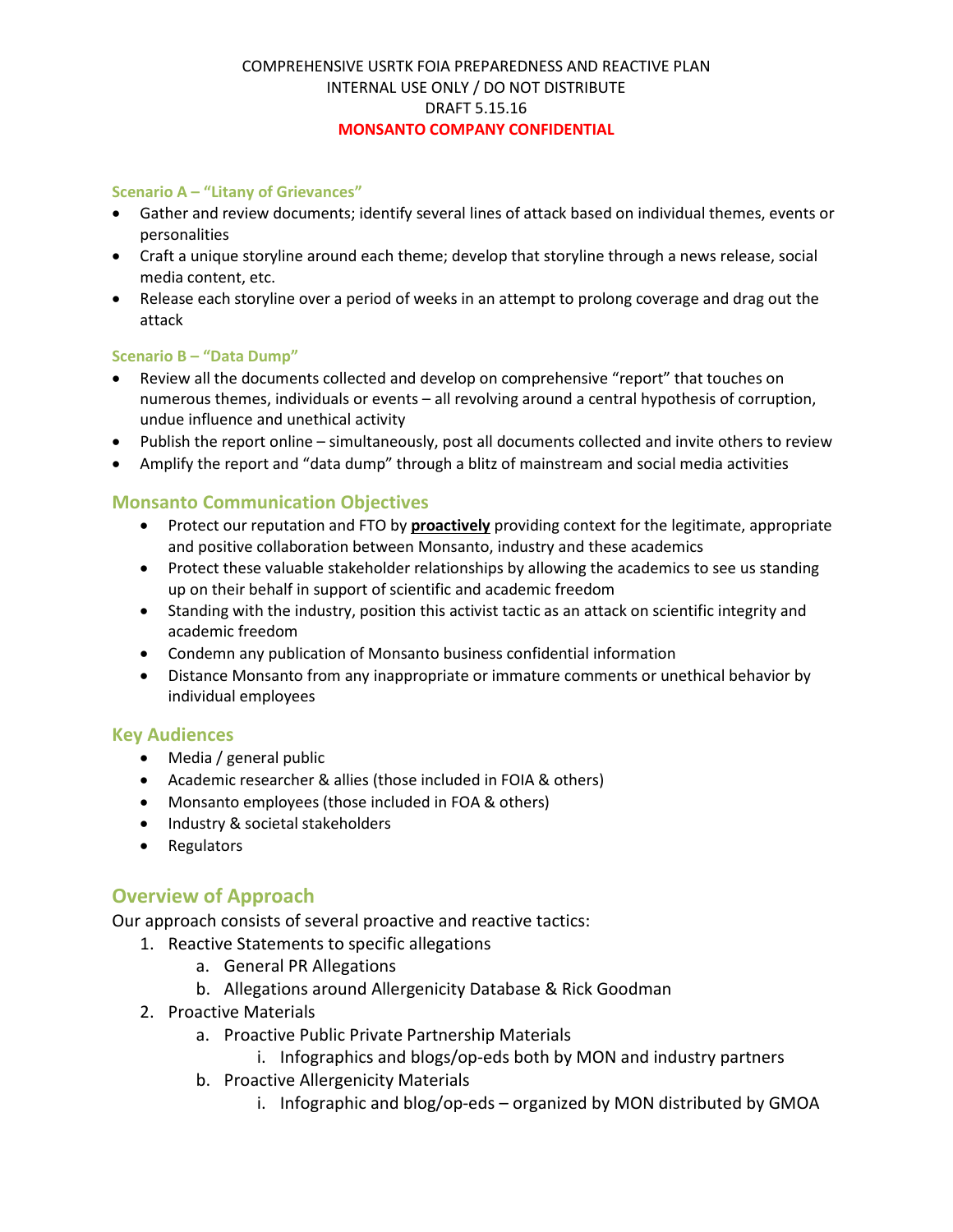- c. Proactive Training
	- i. Training for independent experts via GMOA
	- ii. Internal MON training, and partnership training on Smart Communications

**Previous statements and responses: FOIA questions**

*Updated February, 25, 2016*

#### **1. PREVIOUS STATEMENTS AND RESPONSES**

- a. General Responsive Media Statement
- b. Interactions with academics on outreach programs
	- i. Collaboration and sharing of resources
	- ii. David Shaw
	- iii. Bruce Chassy
	- iv. Nina Fedoroff
	- v. Eric Sachs
- c. Unrestricted Grants to Universities
	- i. Bruce Chassy and Kevin Folta
	- ii. Nina Fedoroff and David Shaw
- d. Unrestricted Grants from our TD organizations
- e. Service Orders
- f. Expectation of Academics
- g. Disclosure of Grants
- h. Misinformation
	- i. Glyphosate as a desiccant / Seneff / Gluten allergy
	- ii. Discredit Bureau (response to opinions on Seralini)
- i. Reputation work
	- i. Our work with food companies
- j. Misc. Q&A

#### **General Responsive Media Statement**

*Provided reactively to media inquiries – may also point media to website materials*

Our company is helping develop new tools and solutions to help farmers produce more robust harvests, while reducing the impact on the environment. Among many other partners, we're proud to collaborate with world-class researchers at major universities on these important efforts.

While we respect open-records laws as a vital safeguard in a democratic society, we fear that this particular request is an attempt to silence leading scholars in the field of agricultural biotechnology. These independent researchers are some of the best and brightest minds in agriculture and plant science. We fully stand by our professional relationship and collaboration with each of them, and we see these records requests as little more than academic bullying.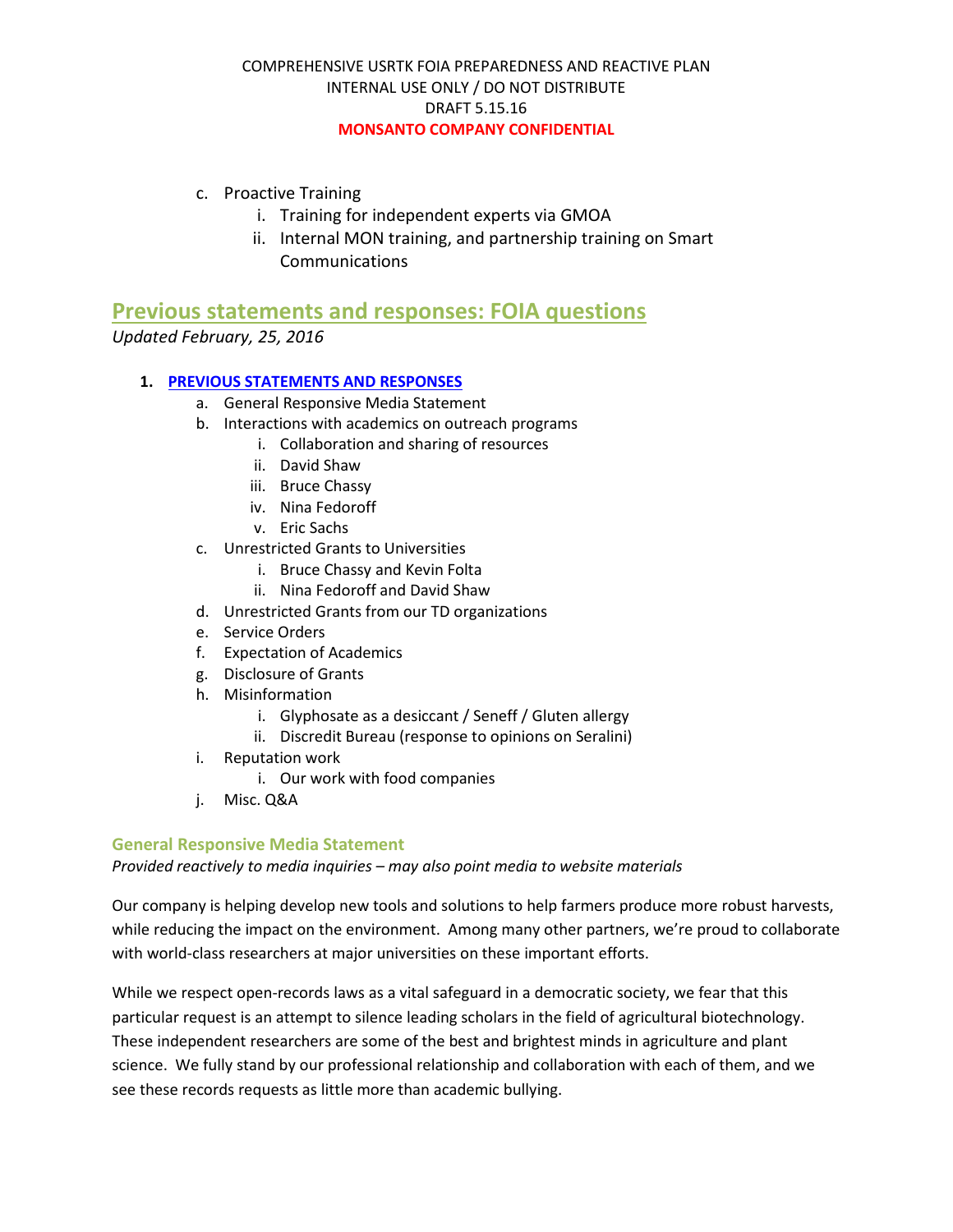The universities in question will review the requests from U.S. Right to Know and will make decisions about what documents, if any, they will release in accordance with state laws, including laws that protect the release of businesses' confidential information. We expect the universities to fully respect all protections afforded to our intellectual property by applicable laws, contracts and other provisions.

You can review our complete response to these open-records requests at **LINK** In addition, we invite everyone to learn more about the work we're doing at Monsanto by visiting discover.monsanto.com

## **Our Interactions with Academics on Outreach Programs**:

High Level Messages

- Monsanto is a strong advocate for science and science education, and we are supportive of programs that increase awareness and understanding of science and technology.
- We see public-private collaborations as essential to the advancement of science, innovation and agriculture. We fully stand by our professional relationships and collaborations, and have shared information about how we collaborate with academics and universities on our web site.
- If you would like us to respond to questions about any specific emails, please let me know. We are willing to work with our colleagues to get background on the discussion and provide you with context*.*

Within agriculture, the relationships between the public and private sector are critical and have existed for decades. We see public-private collaborations as essential to the advancement of science, as well as to educating and sometimes correcting misinformation the public has about plant biotechnology. It is part of the public sector's role to have knowledge within their discipline and to communicate that knowledge to the public; in fact, it is one element in the consideration of professors for tenure. They serve a very important and well-defined role in serving the greater public good.

At Monsanto, we communicate and exchange ideas with dozens of public sector scientists on matters of common interest. The vast majority of those relationships do not involve any funding; they are about exchanging scientific information, sharing different perspectives, and ultimately enabling complementary efforts where our common interests align.

For example, both public and private sector scientists in the field of agriculture have a mutual interest in regulatory systems that are predictable, risk based and enable delivery of innovative solutions to farmers around the world. It is in the public interest for academics to weigh in credibly, not only to consumers but, to stakeholders like lawmakers and regulators, as well. In these instances, we may work with academic experts who share our science-based views to advocate for supportive policies, regulation and laws that are based on the principles of sound science.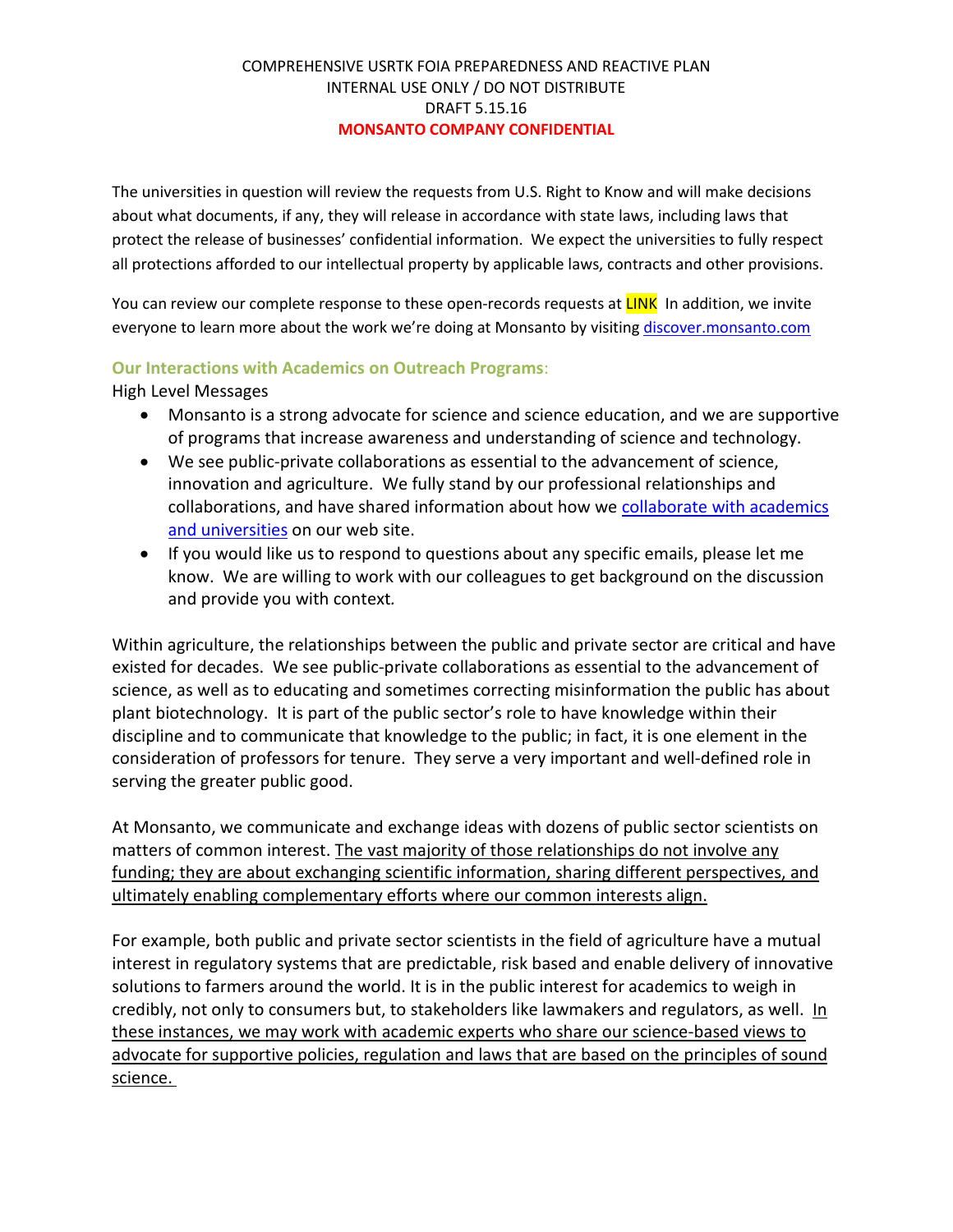Our goal is to elevate the public dialogue and public policy discussion from its over-emphasis on perceived risks toward a broader understanding of the societal benefits of GM crops and needed improvement in policies that are unnecessarily limiting innovation in the biotechnology arena. Oftentimes, we share our perspective and flag ideas to indicate our objectives and vision. We know that independent experts may be too busy to engage, or may not agree with our approach; in those cases they often disregard the request or just say no.

o For many scientists in the public sector, their passion is to teach science, to explain what is known or unknown, to talk about the risks and benefits, and to unmask half-truths and critical conclusions that are built on limited data or controversial methods. It is part of their role to have knowledge within their discipline and to communicate that knowledge to the public; in fact, it is one element in the consideration of professors for tenure. They serve a very important and well-defined role in serving the greater public good.

## **Collaboration or sharing of resources and talking points**

We see public-private collaborations as essential to the advancement of science, innovation and agriculture. We fully stand by our professional relationships and collaborations, and have shared information about how we collaborate with academics and universities on our web site.

#### David Shaw

• In the case of Dr. David Shaw: We did communicate with Dr. Shaw about the USDA's safety assessment of dicamba-tolerant crops. At that time, USDA was inviting comments from the public, which is a normal part of their process for obtaining information before making a decision whether to allow a new herbicide-tolerant crop for agricultural use. USDA seeks comments from a wide range of interested individuals and groups, including public sector weed scientists that are knowledgeable about the product. We are supportive of that process, and we reach out broadly to stakeholders to make them aware of the government's request for input. Dr. John Soteres was a weed scientist on the scientific outreach team at Monsanto, and he interacted regularly with academics including Dr. Shaw through the professional society – Weed Science Society of America (WSSA). He would have reached out to Dr. Shaw and other weed scientists (as would other members of the Society) to request they submit letters based on their own expertise. Monsanto and many others in the public sector also made comments to USDA in support of the product, and these are all on the public record.

#### Bruce Chassy

• In the case of Dr. Bruce Chassy: We did communicate with Dr. Chassy about EPA's request for input on their draft proposal to make changes to the data requirements for different forms of GM crops. Elements of the proposed rule changes were of interest to the public and private sector, particularly changes that potentially would increase the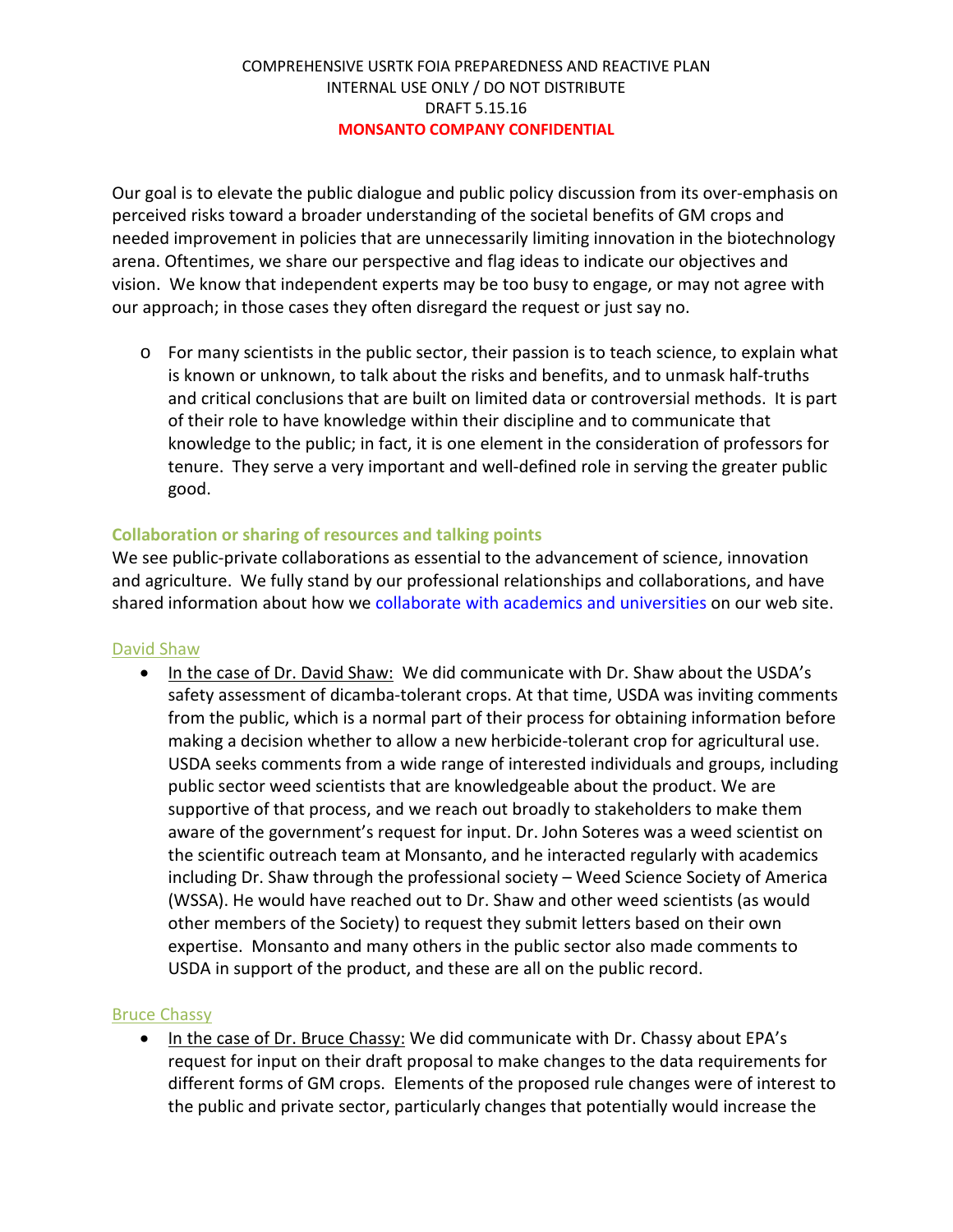time and cost of product approval without improving the quality or rigor of the risk assessment.

## Nina Fedoroff/ Bruce Chassy / Eric Sachs

- Dr. Chassy and Dr. Nina Fedoroff were preparing comments to EPA on behalf of the public sector and reached out to Dr. Eric Sachs for input. Dr. Sachs was working separately with the private sector to submit comments on behalf of industry. This is a good example of public and private sector experts sharing information that is relevant to both parties and that would help the EPA to take informed actions when amending their regulatory process. The comments provided to EPA by Dr. Fedoroff/Dr. Chassy and by the industry are available and on the public record. The academics also published an op-ed in a journal entitled, *EPA's Proposed Biotech Policy Turns a Deaf Ear to Science.* It is important to note that EPA elected not to take further action at the time and has not finalized their proposed rule to date.
- Eric is the Strategic Engagement Lead for Monsanto. He is responsible for ensuring that policy makers, regulatory authorities, and the public are informed about the safety and benefits of our products. My role includes building relationships and collaborating with scientists in the public and private sectors that communicate about agriculture, food, health and the environment.

## **Unrestricted Grants to Universities:**

Biotech outreach programs exist at numerous universities nationwide, such as University of California Davis, Iowa State University, University of Illinois, University of Missouri, George Mason University, North Carolina State University, and Michigan State, to name a few.

Similarly, we support fellowships for graduate students, enable scientists to travel and participate in scientific conferences, provide grants to scientific conferences to help cover meeting expenses, speaker travel, auditorium fees, and other costs. In all of these cases where money is involved, recipients typically document and in some cases acknowledge our support of their programs.

A grant of this nature is important to the academics to ensure their independence and limit any formal requirements that might otherwise attach to their outreach efforts.

**However, it is important to note that unrestricted grants remain subject to all university policies and procedures and are administered by the university.** They are beneficial to a researcher's ongoing program because it ensures their independence; we cannot make any formal requirements on the research and we cannot make any claims to any intellectual property rights that may result.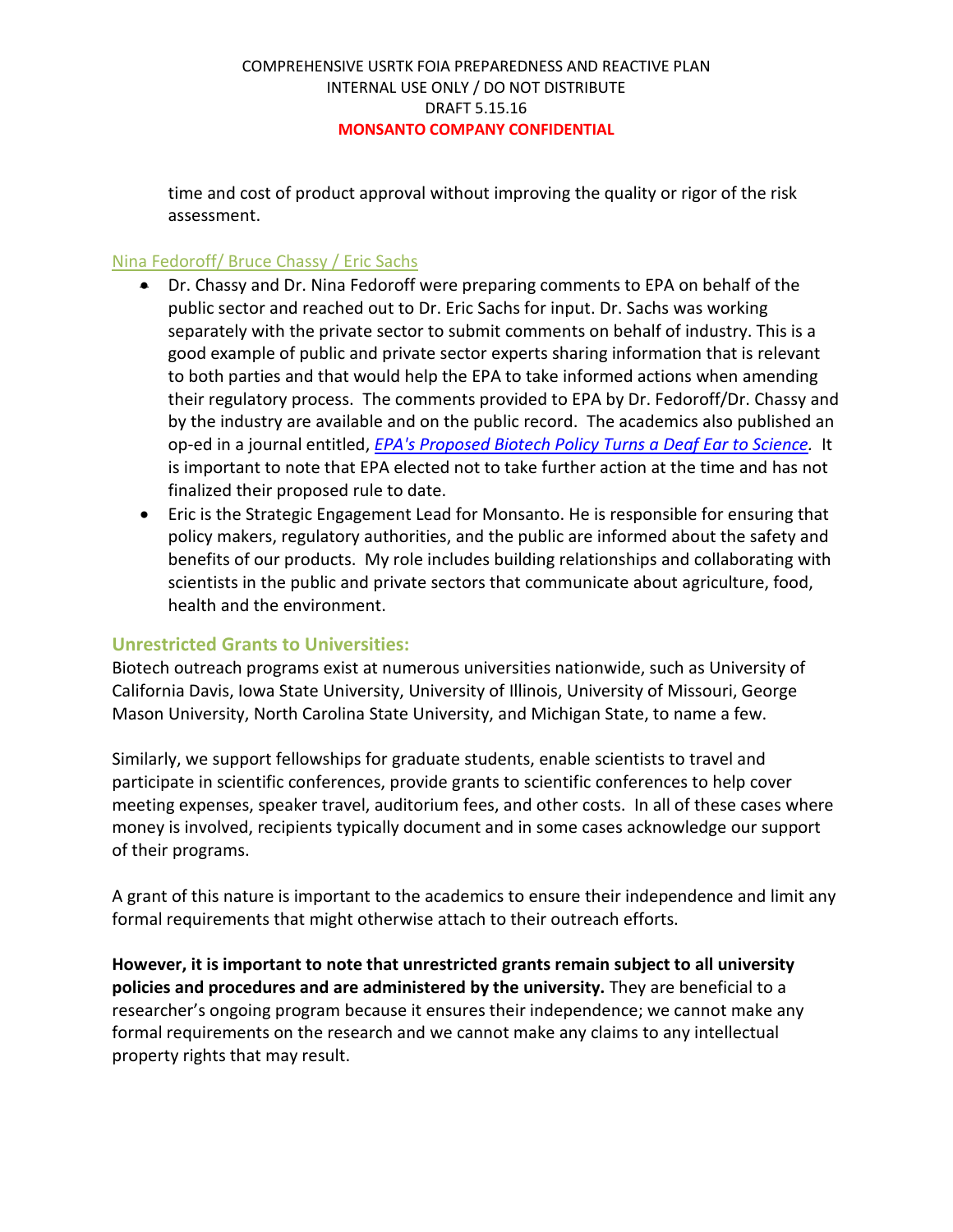Monsanto on occasion has provided grants to fund outreach programs by academics like **Dr. Kevin Folta and Dr. Chassy** through unrestricted grants to their respective universities. We do this because public sources of funding are too often limited, and university outreach programs can increase consumer awareness and knowledge about agriculture and GMOs.

We fully stand by our professional relationships and collaborations, and have shared information about how we collaborate with academics and universities on our web site.

## Kevin Folta

- o Regarding Dr. Folta, as we mentioned, we are a strong advocate for science and science education, and we were supportive of his outreach program because it was designed to increase awareness and understanding of science and technology.
- o We funded Dr. Folta's proposal through an unrestricted grant to the University of Florida with no strings attached – which means we cannot make any formal requirements on how the funds are used nor the content of his program. The University of Florida and Dr. Folta decided to use the funds to support a campus food pantry instead of outreach. While the overall situation is unfortunate, we are supportive of Dr. Folta's and the University's decision. We often support nonprofit organizations that help with critical community needs such as food security, and we are glad these funds are going to a good cause.
- o A grant of this nature is important to the academics to ensure their independence and limit any formal requirements that might otherwise attach to their outreach efforts. However, it is important to note that unrestricted grants remain subject to all university policies and procedures and are administered by the university.
- o We were happy to support Dr. Folta's outreach program to increase understanding of biotechnology, because we always have been a strong advocate for science and science education, and we are supportive of programs that increase awareness and understanding of science and technology.
- o The program that Dr. Folta developed is an example of a great program for publicprivate collaboration. He was already doing it – just on a smaller scale. The challenge he faced is that it would cost money to expand, and that is how the private sector could help.

## Bruce Chassy

o Regarding Dr. Chassy, then Assistant Dean for Biotechnology Outreach, Monsanto provided support for the university's biotechnology outreach program. We provided several gifts (or unrestricted grants) to the University primarily to help fund domestic and international travel associated with biotechnology outreach to scientists, policy makers and the public. These engagements are important because many audiences want to learn from and ask questions of public sector experts that have experience and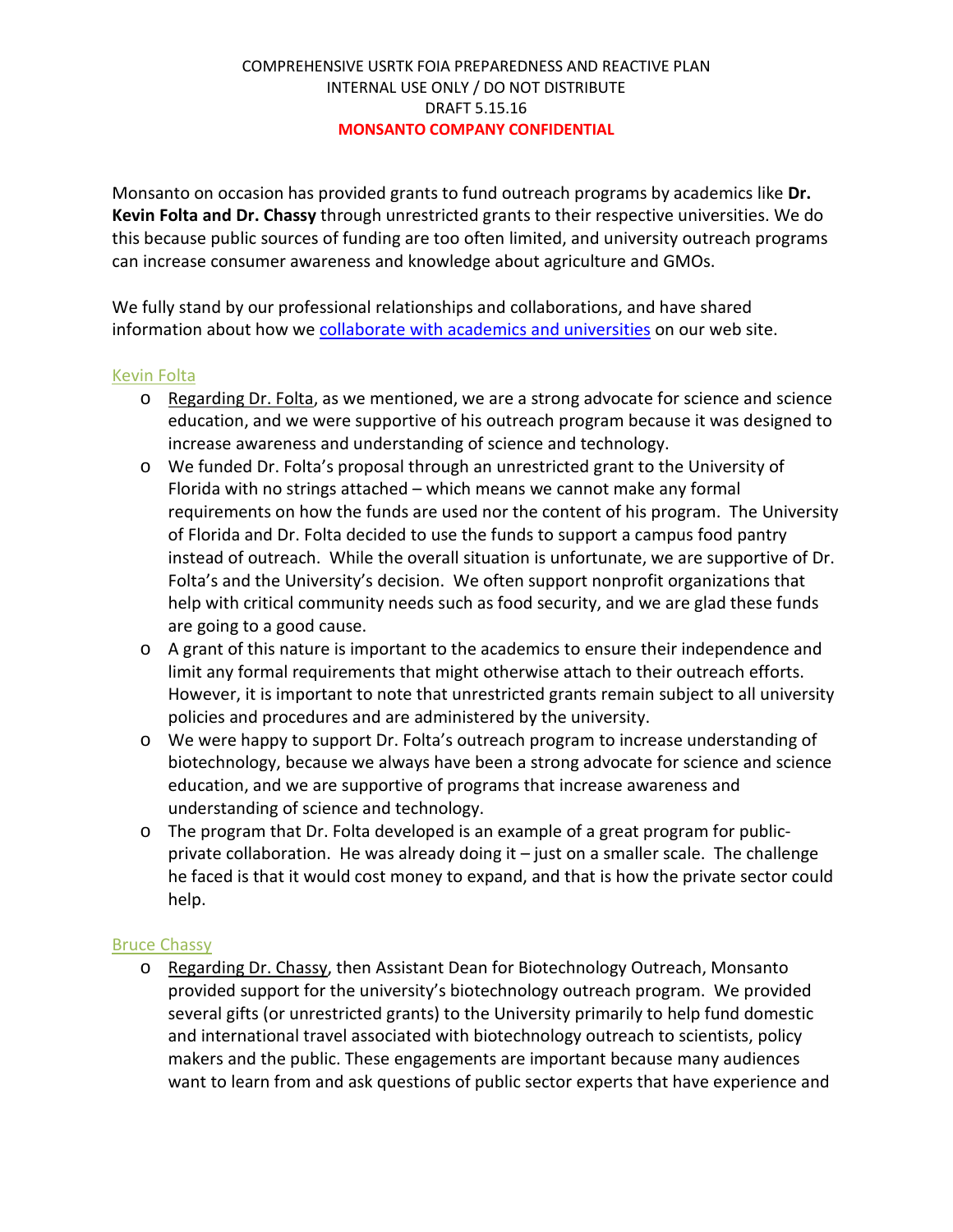have published scientific articles on a range of topics related to GM crop food safety and environmental impacts.

#### David Shaw

• The unrestricted grant came from our technology development organization, not from our scientific outreach team of which Dr. Soteres was a member. There were no expectations of Dr. Shaw from either team.

#### University of Saskatchewan University of California Davis

#### **Unrestricted Grants from our TD organizations:**

Monsanto scientists and agronomists in our technology development organization annually work with roughly 20-25 universities nationwide to evaluate the safety and performance of new products through field trials. These trials are vital to develop important scientific information, to assess the performance of a new trait, and to generate the necessary environmental safety data required by regulatory authorities that evaluate commercial product approvals. We sign contracts with the researchers who conduct these trials, and we pay fees to them and the universities for performing this highly technical research. These would be the service orders that are noted in the email you reference.

On occasion, our technology development organizations may also provide unrestricted grants or gifts to support general needs within these academic departments because their programs are essential to agriculture and farmers within their states. Again, we provide these funds through unrestricted grants or gifts with no strings attached – which means these departments are able to self-assess and select where and how the money is spent with no formal requirements from us on how the funds are used and no expectations of goods or services in return.

#### **Service Orders:**

Monsanto scientists and agronomists in our technology development organization annually work with roughly 20-25 universities nationwide to evaluate the safety and performance of new products through field trials. These trials are vital to develop important scientific information, to assess the performance of a new trait, and to generate the necessary data for regulatory authorities that evaluate commercial product approvals. We sign contracts with the researchers who conduct these trials, and we fund them and the universities for performing this highly technical research.

#### **Our Expectation of Academics:**

There is no expectation that any academic will act on information or a request from Monsanto. As we mentioned, Lisa Drake's email to Dr. Folta is a great example of the process. Lisa flagged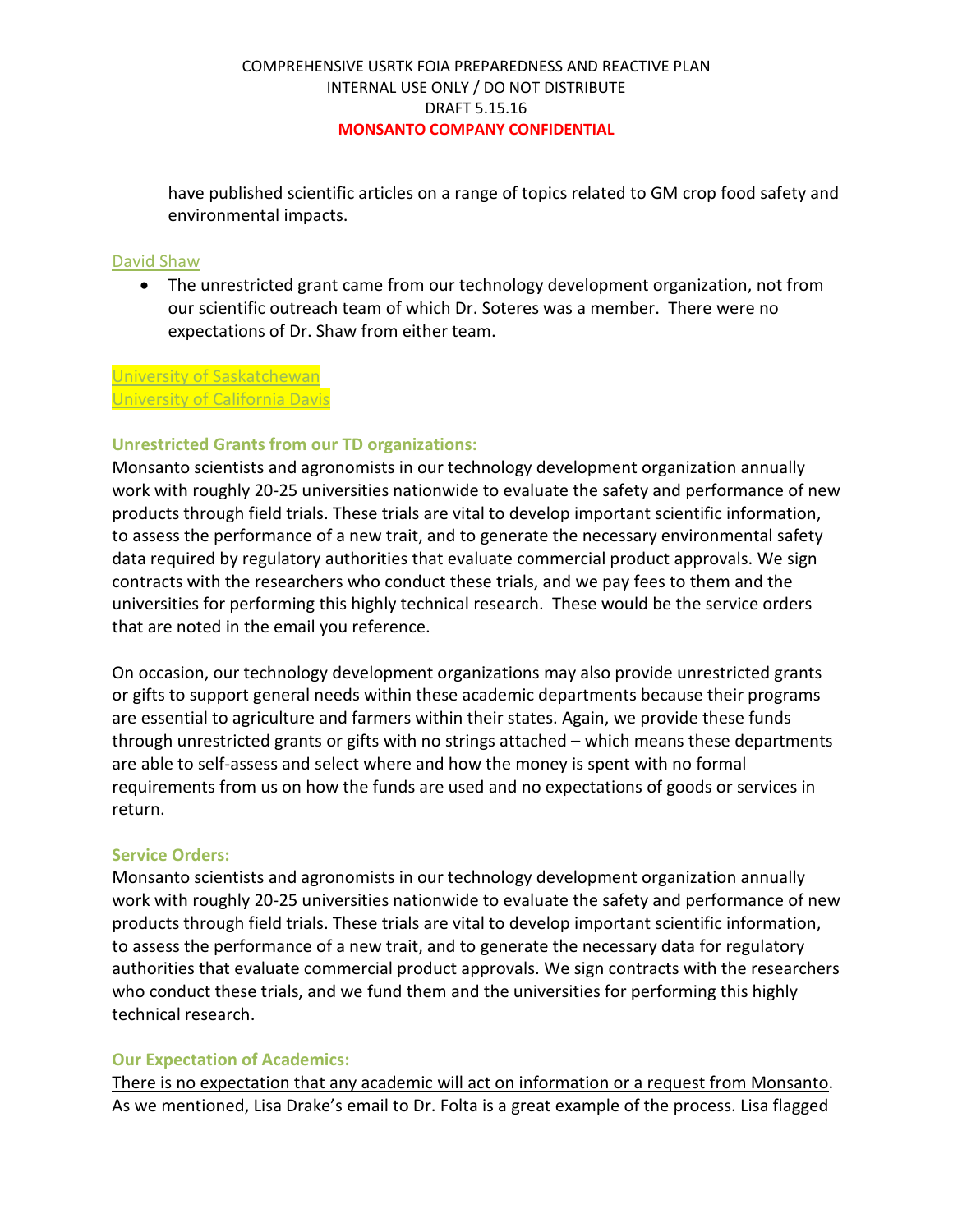an idea in which she thought he may be interested, and it appears that he wasn't. That is not a unique situation. There was no expectation that he would engage.

#### **Our Disclosure of Grants:**

We are always willing to disclose any grant or gift that we provide. We follow the guidance for gifts, grants, research agreements, etc., that is provided by the universities that we fund. While each university handles it differently based on the situation, they typically report funding through their internal reporting mechanisms and often the listings are available on their foundation or public websites.

At times, we may work with a university to issue a press release, which was the case in these press releases from **August, May, and March** of this year. These press releases are by their nature public, of course. And, of course, this information also can be requested through the more formal Freedom of Information Act process. We fully stand by our professional relationships and collaborations, and have shared information about how we collaborate with academics and universities on our web site.

Last, if you would like us to respond to questions about any specific emails, please let me know. We are willing to work with our colleagues to get background on the discussion and provide you with context.

#### **Policy Briefs**

At Monsanto, we communicate and exchange ideas with dozens of public sector scientists on matters of common interest. For example, public and private sector scientists in the field of agriculture have a mutual interest in regulatory systems that are predictably examine potential risks and enable delivery of innovative solutions to farmers around the world. It is in the public's interest for university scientists to weigh in credibly, not only to consumers but to stakeholders like lawmakers and regulators, as well. In these instances, we work with scientific experts with knowledge of the science and evidence to promote policies, regulations and laws that are based on the principles of sound science.

Policy briefs offer leading experts in their fields the opportunity to communicate broadly to policy makers, regulators and the public. Monsanto engaged and funded CMA to manage the process of producing the briefs because we wanted the authors to communicate freely and to avoid any misperceptions that might compromise the credibility of the author's voice. There is a lot of misinformation generated by groups who oppose agriculture and biotechnology. That misinformation is not only limited to the science – there is a lot of misinformation about Monsanto as well, including the constant attack on anyone who is supportive of biotechnology being referred to as a "Monsanto shill." This is a tactic used liberally by individuals and groups who oppose biotechnology to discredit anyone who is supportive (the latest published Monday by USRTK: *A short report on journalists mentioned in our FOIA requests*). As I mentioned on the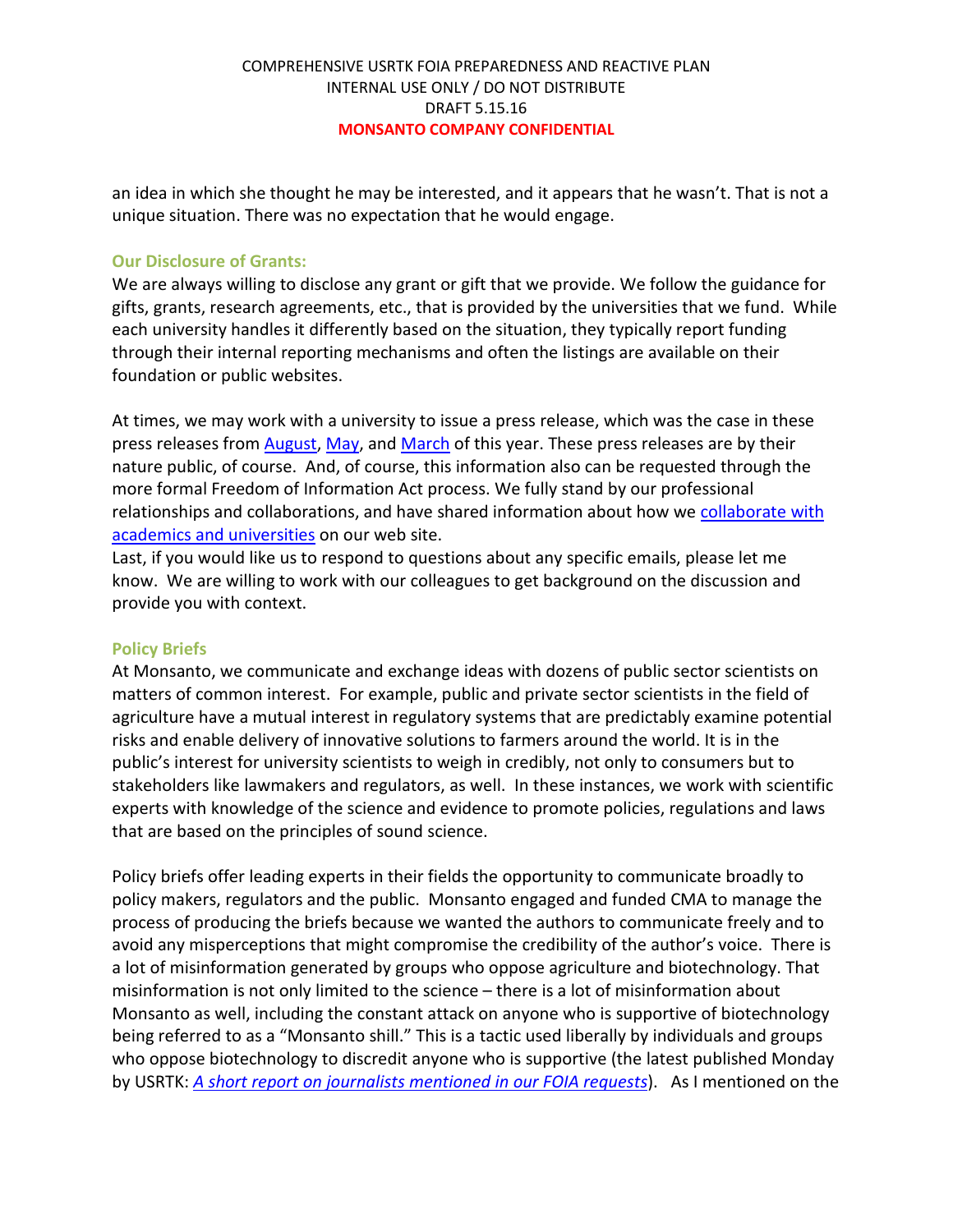phone yesterday, no authors were paid for writing briefs and the Genetic Literacy Project was not paid for posting the articles.

## **Proposing topics for policy briefs**

- o Monsanto wanted to elevate the public dialogue and public policy discussion from its over-emphasis on perceived risks toward a broader understanding of the societal benefits of GM crops and needed improvement in policies that are unnecessarily limiting innovation in the biotechnology arena. Oftentimes, we share our perspective and flag ideas to indicate our objectives and vision. We know that independent experts may be too busy to engage, or may not agree with our approach; in those cases they often disregard the request or just say no. On the other hand, there is a lot of misinformation generated by groups who oppose agriculture and biotechnology that is affecting the entire sector, and in these cases it is in the public's interest for independent experts to weigh in credibly and point out where the information is incorrect and not supported by the weight of scientific evidence.
- o The policy briefs offered leading experts in their fields the opportunity to communicate broadly to policy makers, regulators and the public. The briefs were eventually published by the Genetic Literacy Project because they were relevant to their audience, based on the principles of sound science, and consistent with the GLP mission.

#### **Misinformation**

There is a lot of misinformation generated by groups who oppose agriculture and biotechnology. The misinformation is not only limited to the science – there is a lot of misinformation about Monsanto as well. Misinformation is affecting the entire sector, and it is in the public interest for academics to weigh in credibly and point out where the information is incorrect – not only to consumers but to stakeholders like lawmakers and regulators as well. For example, we may work with academic experts who share our science-based views to advocate for supportive policies, regulation and laws that are based on the principles of sound science.

## **Glyphosate as a desiccant / Seneff / Gluten allergy**

The Samsel and Seneff publication from 2013 is an often revisited piece that alleges glyphosate residues are responsible for a surge in Celiac disease. Specifically, that residues from Roundup "commonly" sprayed on wheat in the U.S. pre-harvest causes gluten intolerance. This report has been repeatedly debunked (see Key Points) and the claim that GMOs are somehow linked to celiac disease has been challenged by the Celiac Disease Foundation itself.

The claims that Roundup agricultural herbicides are commonly doused on wheat crops a few days before harvest is not accurate. It is not routine for U.S. wheat producers to use Roundup, or other formulations of glyphosate, for pre-harvest applications. Although Roundup is labeled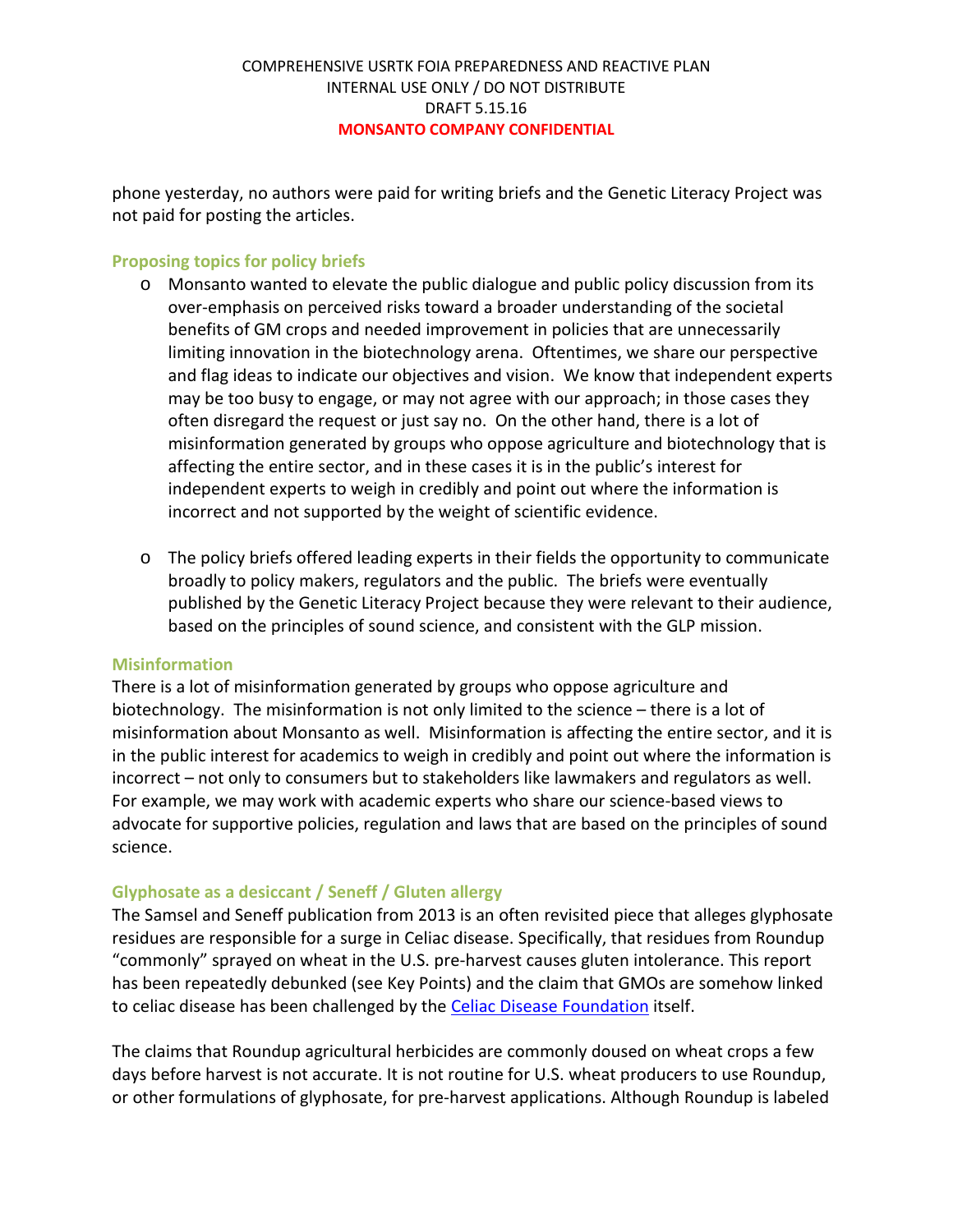for pre-harvest applications at least 14 days before harvest as a desiccant or in order to control perennial weeds, it is uncommon for U.S. producers to make that application. As a point of clarification, in Canada it is more common for label-approved pre-harvest applications of Roundup brand herbicides due to the short growing season.

Glyphosate does not cause celiac disease or gluten intolerance. Please visit these resources for more information:

- o Do genetically modified foods cause gluten allergies? Genetic Literacy Project
- o Glyphosate does not cause celiac disease, GMOAnswers.com
- o Steve Savage Addresses Samsel and Seneff study, "Glyphosate, pathways to modern diseases II: Celiac sprue and gluten intolerance," GMOAnswers.com
- o The curious case of the paper that isn't, Beyond the Rows blog

Spraying Roundup on U.S. wheat crops prior to harvest is an uncommon practice; furthermore, according to label directions, wheat farmers must wait to harvest a crop until a minimum of 14 days after a glyphosate-based application.

- o Spraying Roundup over the top of wheat is uncommon, Peterson Farm Bros. Facebook post
- o The Truth about Toxic Wheat, Prairie Californian
- o Grain of Truth? Snopes.com

## **Discredit Bureau (debunking Seralini)**

At any time a study can be published that has a new finding or draws a new conclusion about one of our products. Our scientists do not just review our own studies – they review the available information about *every* study involving our products. We must know and understand the research that is being done surrounding our products – regardless of what the results are.

We take every study about our products seriously and approach each one with an open mind. Sometimes we may find that a study has a design flaw, such as a lack of an appropriate control – and we note that when it occurs. But sometimes the finding can be novel and results in a need for additional follow-up.

Product and food safety is our top priority. We are dedicated to the work we do to ensure your family and mine have safe and accessible food to place on our dinner table each night.

• A few people have suggested we act as a "discredit bureau" to respond to science or results we don't like. But, that's simply not true.

Research like this is expensive, but following up on the work of other scientists is a huge part of the scientific process in all fields of science and is an essential part of our continued commitment to product safety and stewardship.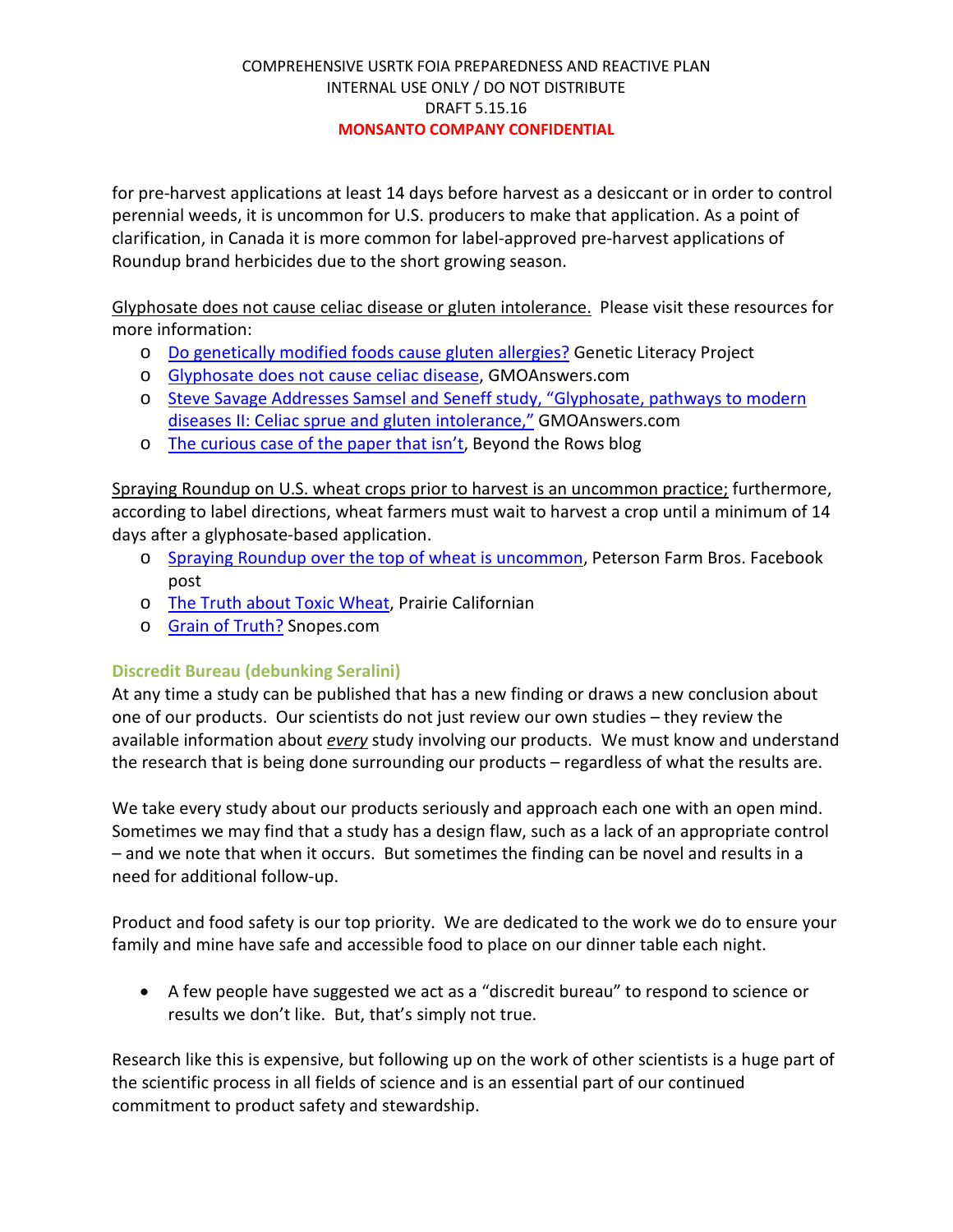Additionally, most of our commercial biotech (GMO) and chemistry products are re-reviewed by global authorities on a routine basis. For renewal of biotech products, one of the requirements is a summary and review of all literature related to the product. So the scientific reviews described above not only expand the breadth of knowledge on our products, but are required by law in several countries.As part of these reviews, regulators scrutinize all of the recently published scientific articles related to the products. They base their re-registration (or renewal) decision on the entire body of data that they review.

Blog: http://monsantoblog.com/2015/04/07/do-we-review-studies-on-our-products-yep-wewouldnt-be-doing-our-jobs-if-we-didnt/

## **Reputation work**

Also, please see "our relationship with academics" above

The industry's development of programs like GMOAnswers in 2013 and Monsanto's launch of our discover. Monsanto.com website in 2014, represents our willingness to engage with consumers about their increased interest in agriculture and food. Some of the consumer interest may have been driven by labeling campaigns and the resulting misinformation generated during that time. But, the real shift here is our desire and willingness to be more transparent and accessible to consumers.

The industry's collaboration with the public sector has been occurring for decades.

- In **December 2012**, the Council for Biotechnology Information ("CBI") pulled together a working group to figure out how to increase our transparency with different stakeholders - especially consumers. The CBI discussion focused on how CBI could provide content that truthfully and transparently met consumers' interest and right to know about plant biotechnology, and that addressed misperceptions about plant biotechnology and food products that contain ingredients from GM crops.
- In **March 2013**, CBI hired Ketchum to develop and lead that transparency effort; and the GMO Answers web site was **launched in July 2013** with a commitment to answer questions about GMOs – no matter what they are. In the last two years, the GMO Answers web site has answered nearly a thousand questions and started engaging with consumers and stakeholders at real time events such as SXSW this past spring.

#### **Misc. Q&A**

o **How much has Monsanto or trade associations that you are associated with donated in the last three years to BioFortified and to the Genetic Literacy Project?** You can check with Kate Hall, but we are not aware that CBI has provided any funding to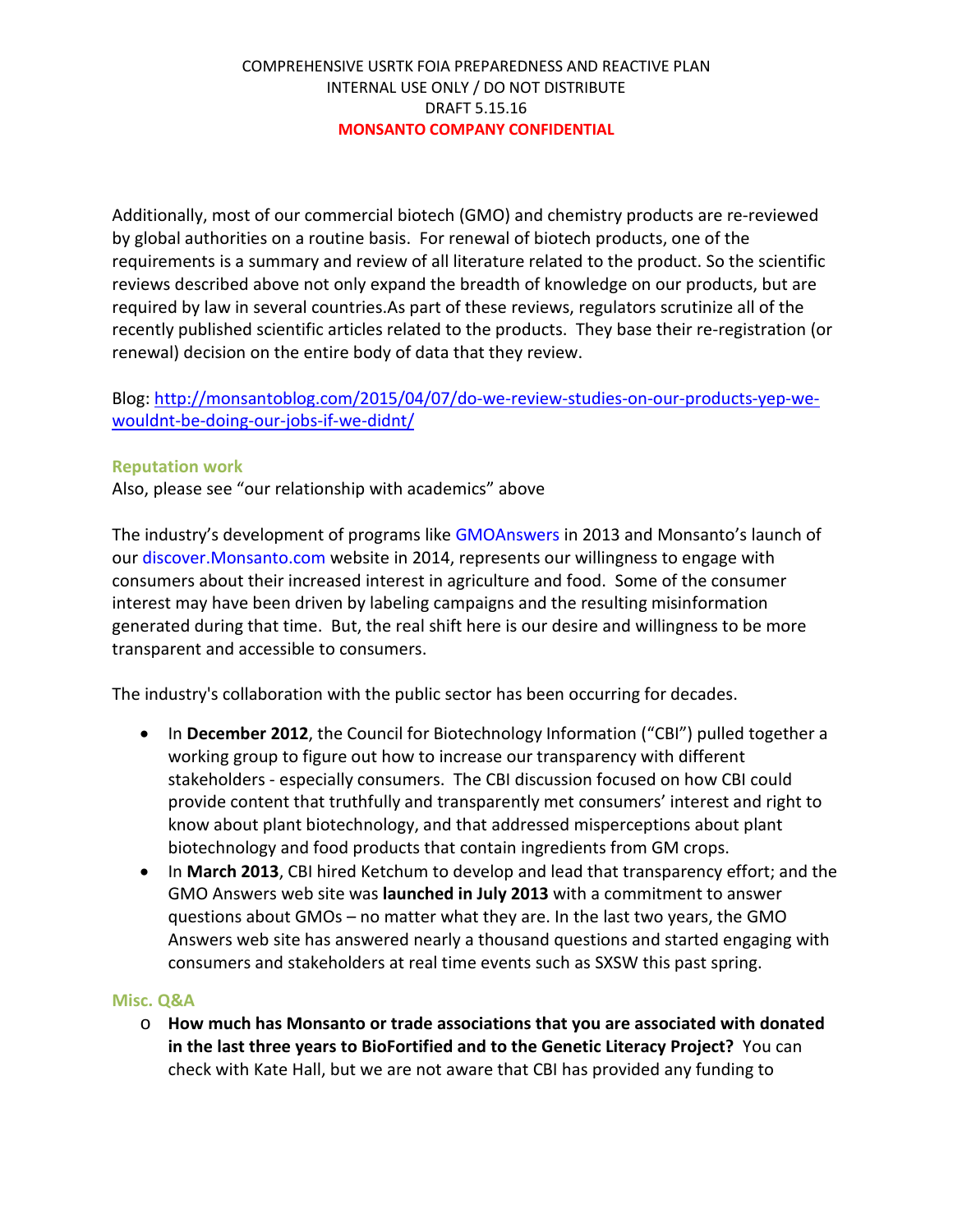BioFortified or Genetic Literacy Project. We also do not fund BioFortified or Genetic Literacy Project.

- o **Should we have been more transparent about payment for travel for the academics / financing these scholars?** We follow the guidance for gifts, grants, research agreements, etc. that is provided by the universities that we fund. While each university handles it differently based on the situation, they typically report funding through their internal reporting mechanisms and often the listings are available on their public websites. (A search of the University of Florida's website generated this list of research grants for example.) Other times, we may work with a university to issue a press release. And, of course, this information also can be requested through the more formal Freedom of Information Act process.
- o **The University of Florida lists Monsanto as a "gold donor" to the U of Florida foundation (2013-14). Does that lead to an expectation that their academics will be supportive of GMOs and our products?** I have not been able to secure information to address your mention of Monsanto as a "gold donor." Regarding the second part of your question though, of course not; gifts and grants are not given with any expectations regarding support of particular products or conclusions.
- o **Can you release [ABCD] email?** While Dr. [ABCD] emails have been FOIA'd, we would prefer not to be the source of the release of these documents [or the grant proposal outlining the purpose of this grant]. Could you ask Dr. [ABCD] to share that proposal directly with you since you are in contact with him?
- o **Is the outreach with academics a new strategy for Monsanto to combat reputation problems?** For decades we've interacted with academics to not only advance science but also to correct misinformation the public has about plant biotechnology. The outreach to academics following the spring of 2013 does not represent a new strategy.
	- o We have been polling consumer attitudes for decades. University scientists consistently poll as one of the most trusted resources. Here's a link if you are interested: "Consumer Attitudes about Agricultural Biotechnology" from Winter 2001. http://ncsu.edu/ffci/publications/2001/v6-n1-2001-winter/consumerattitudes.php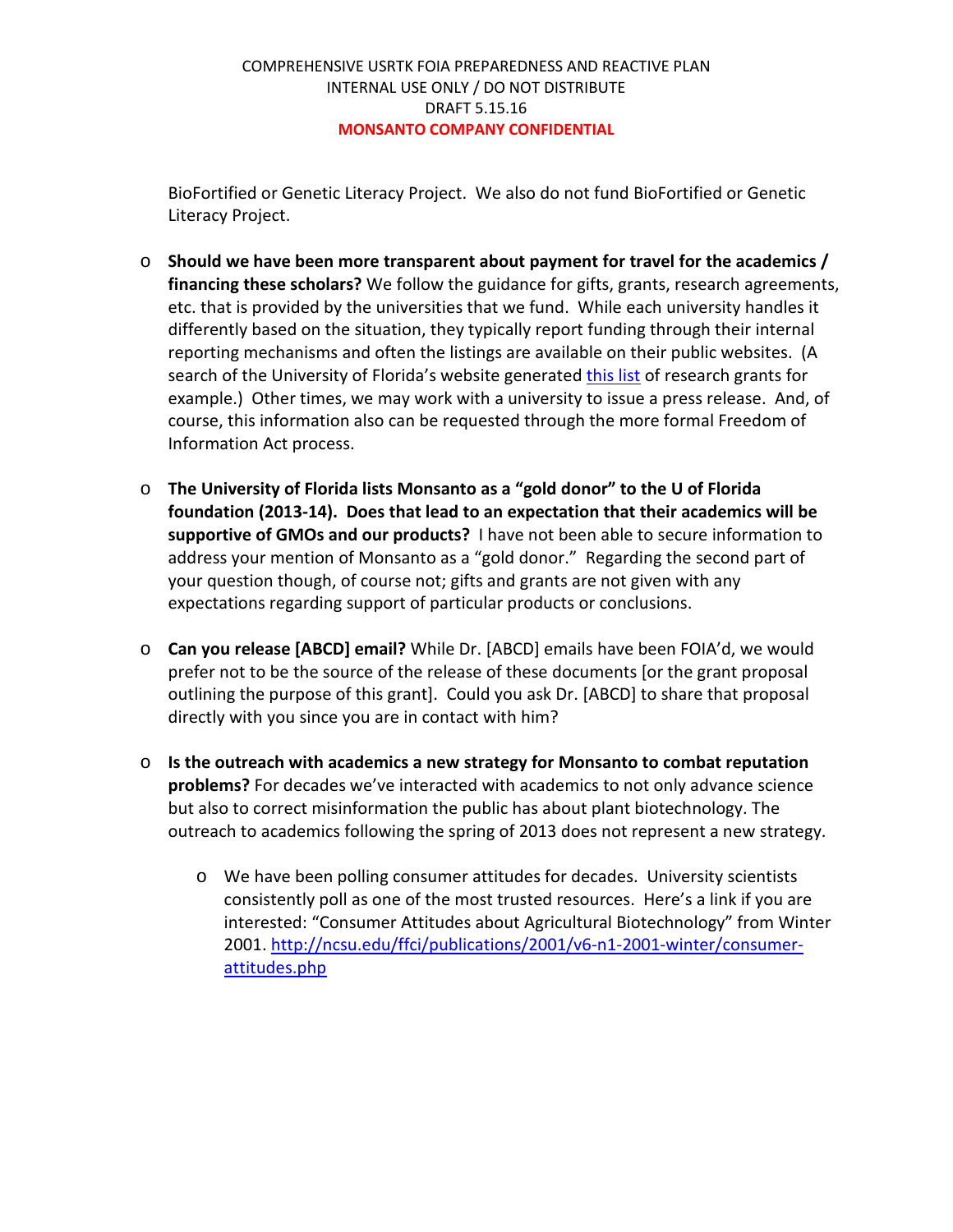# **Allergen Online Response Plan**

*Updated March 15, 2016*

- a. Allergen Database Background
- b. Media Strategy
- c. Key Messages
- d. Media Statement
- e. Monsanto.com resources
- f. General Questions on Database
- g. Questions on Shift to ILSI/HESI
- h. Questions on Dr. Richard Goodman
- i. Misc. Questions

## **Allergen Database Background**

Monsanto has been one of several companies that have supported Allergen Online (AOL), a database of protein sequences that are either known or putative allergens. This database has been administered by Dr. Rick Goodman at the University of Nebraska, Lincoln (UNL) since 2005. As genomic sequencing technology has become widespread, the number of sequences to be filtered has grown exponentially. All of the companies sponsoring AOL have recently partnered with the Protein Allergy Technical Committee of the ILSI Health and Environmental Sciences Institute (HESI), a non-profit, global scientific organization, to establish a new publically available allergen database built on a cutting-edge, highthroughput bioinformatic pipeline that is reviewed by a diverse group of globally recognized allergy experts, called COMPARE. Monsanto will not be continuing support of the UNL-hosted allergen database in 2016 for the 2017 version of AOL, although PIO & BASF will continue to sponsor AOL, in addition to the new HESI database. This may result in questions from media and other audiences about the new database, why the change is being made, and what impact, if any it has on food safety. The shift from the University of Nebraska to HESI is complicated by the fact, and possibly will attract additional attention, because the anti-GMO activist group, US Right to Know (USRTK), has submitted FOIA requests to UNL for correspondence between industry and Dr. Goodman. Among other things, this correspondence includes Dr. Goodman criticizing the decision to no longer use his services for database administration, and the AOL sponsors (including Monsanto) criticizing Dr. Goodman's administration of the database. It is possible that Monsanto will be asked specifically about Dr. Goodman given this and several other factors: 1) Dr. Goodman is a former Monsanto employee, 2) he frequently interacted with various Monsanto employees on a variety of GMO topics, ,3) he was involved in the editorial process by the journal, Food and Chem Toxicology, in their retraction of Seralini's rat study paper, and 4) he provided responses to GMO Answers,.

#### **Media Strategy**

There is no advantage in overemphasizing Monsanto's role in the database, and therefore proactive Monsanto communications about the shift of its support from UNL to HESI would be counterproductive. That said, Monsanto should be prepared to answer questions about its role in the project, and – to some extent – questions about topics that might be raised by the FOIA'd emails. These questions should be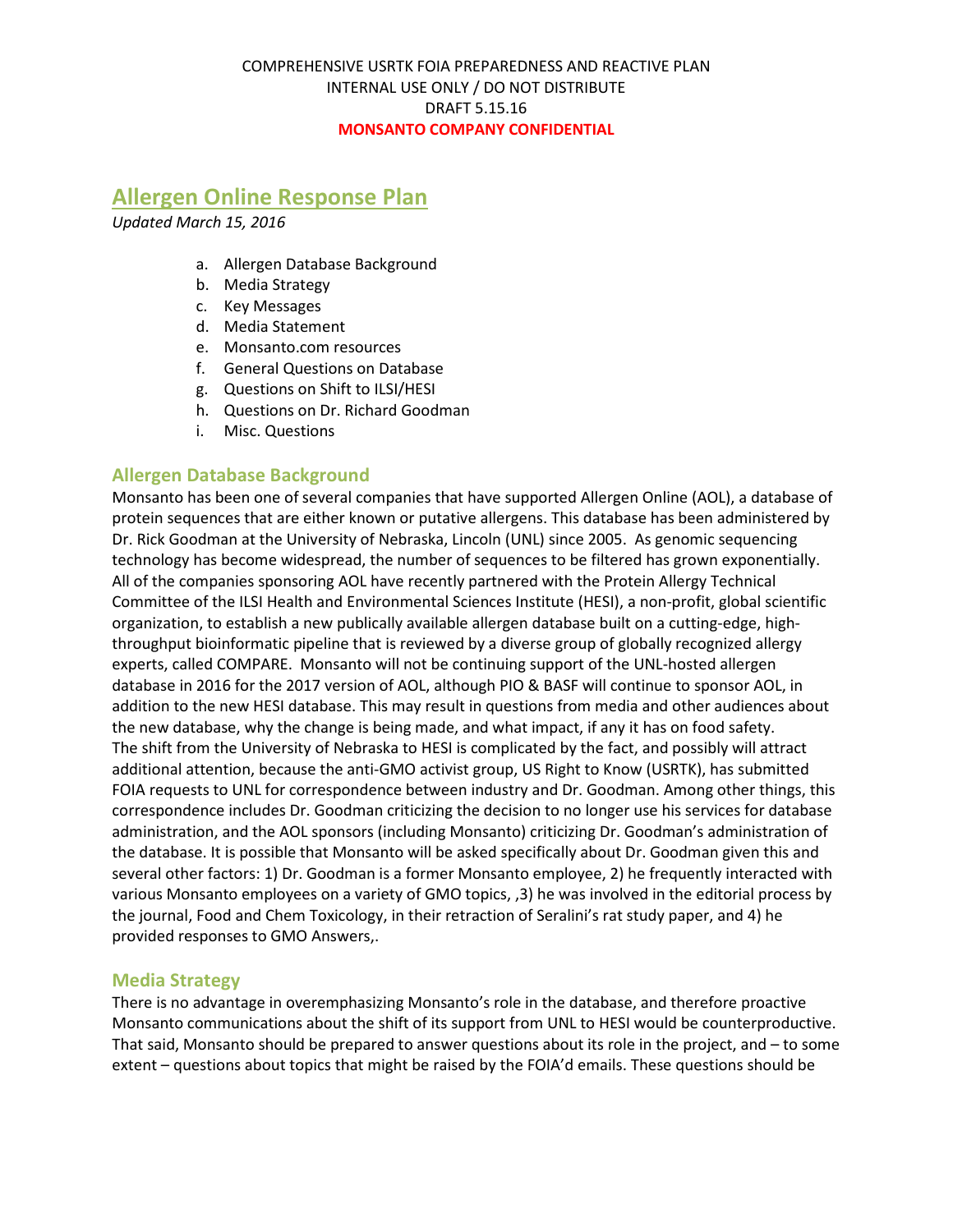responded to with prepared statements. Where possible, Monsanto should defer to HESI to discuss its database. $1$ 

General guidelines on messaging and tone are as follows.

- Describe in simple terms what an allergen database is. Use "allergen" instead of "protein," avoid the term "bioinformatics."
- Note that the database is a publically available tool useful for anyone wanting to research if a protein of interest has sequence similarity to a known or suspected allergenic protein. This is useful to a wide range of scientists: both public-sector and private company developers of genetically engineered plants; , organizations assessing the allergenic safety of proteins in GE plants, including regulatory agencies, academics and NGO's; and to the broader food industry.
- Emphasize transparency of the development and usage of the HESI database by noting that it is peer-reviewed and open to public access and review.
- Describe in simple terms what HESI is and why it is well-positioned to handle this responsibility  $$ emphasize that the increased amount of available genomic sequences means that databases need to be sufficiently powerful and capable to keep pace.
- Avoid explicit reference to or criticism of Dr. Goodman or the University of Nebraska.

## **Key Messages**

- The safety of our products is our greatest priority.
- We are committed to keeping pace with advances in the field of biological data analysis.
- To keep pace with advances in the field of biological data analysis and the increase of genome sequence publications, we are supporting a new allergen database with the Health and Environmental Sciences Institute (HESI) that will be publicly available in 2017.
- HESI is a global, nonprofit scientific organization where scientists from industry, government, and academia collaborate to share and advance scientific knowledge.
- The database will be a peer-reviewed list of known or suspected food allergens. It will help people in food and agriculture keep known allergens out of the foods they produce.
- As consumers ourselves, we place the highest priority on the safety of our products, and we believe this transition will enhance our data analytics capabilities and ability to ensure product safety.

 $1$  HESI has announced the database project via press release on their website (http://www.hesiglobal.org/i4a/pages/index.cfm?pageid=3317 ).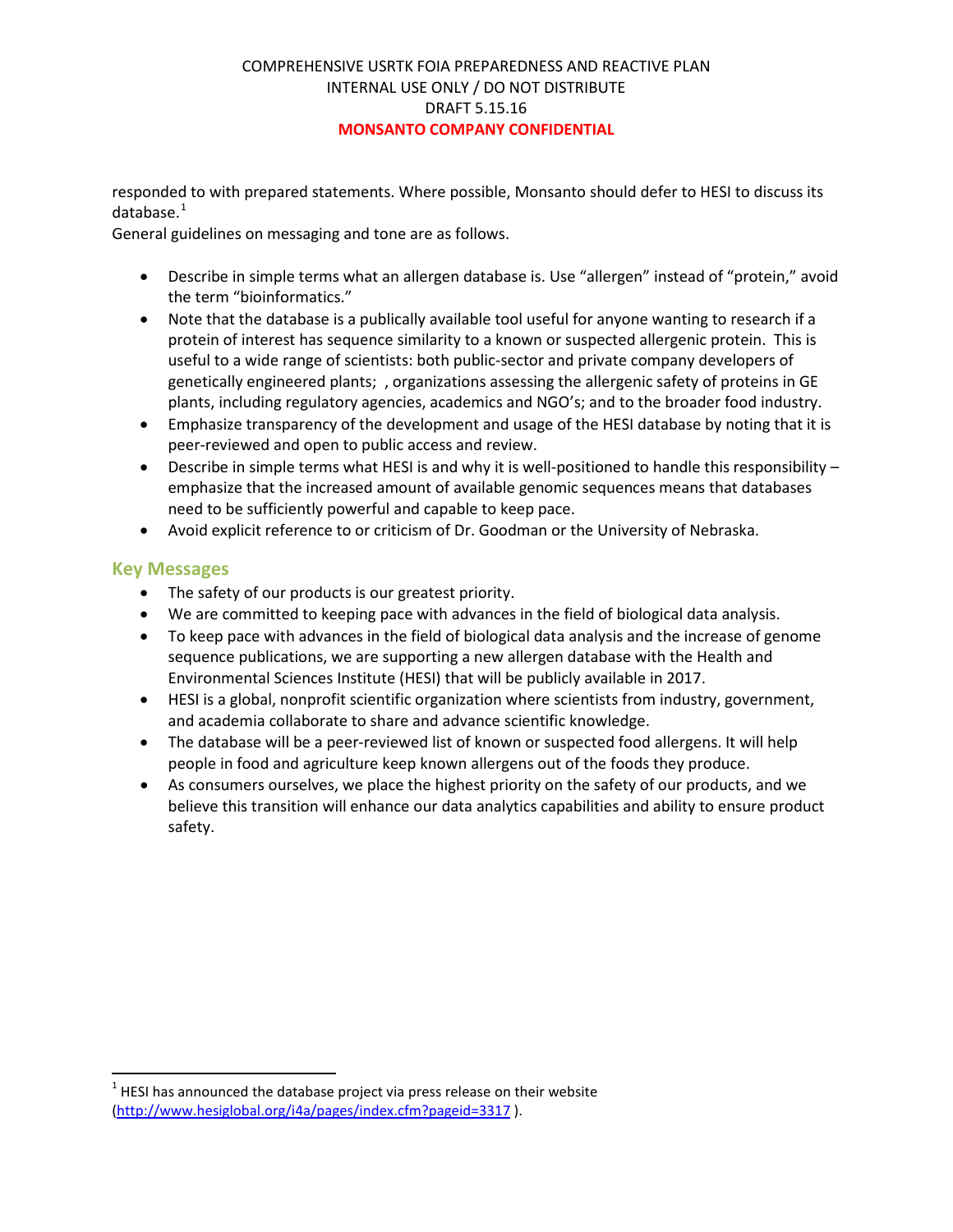#### **Media Statement**

*Also appropriate to point queries to Monsanto.com resources*

To keep pace with advances in the field of biological data analysis, eight seed companies, including Monsanto, are supporting a new, publicly available allergen database with the Health and Environmental Sciences Institute, a global, nonprofit scientific organization that engages scientists from government, academia and industry to collaborate and advance scientific knowledge.

The database will be a peer-reviewed list of known or suspected allergens. It will help people in food and agriculture keep known allergens out of the foods they produce. It will retain the highest possible quality and reliability and continue to help ensure the safety of our products.

#### **Monsanto.com Resources**

*The below content is posted to Monsanto.com as an allergenicity landing page*

It's natural to care about where our food comes from.

The fact is, biotech crops have been reviewed and tested more than any crop in the history of agriculture and, each time, the result has been the same: they are safe.

#### **Almost two decades in use**

Biotech crops were first introduced in 1996. Since then, they have become one of the fastest, most widely adopted agricultural innovations in history. In that time, there has not been one documented case of biotech crops being unsafe for humans or the environment.

#### **How are standards for GM Crop Safety Assessments Established?**

There are many highly respected international bodies that develop guidelines to ensure the health of consumers and develop these standards based on the best available science. These agencies include the Food and Agriculture Organization (FAO), the Organization for Economic Cooperation and Development (OECD), World Health Organization (WHO) and Codex Alimentarius Commission within the WHO. They have developed safety assessments and other guidelines on many food related topics such as vitamin supplements, GMOs, food borne illness, food additives, and pesticide residues.

GM crops undergo safety assessments that are more rigorous and thorough than assessments of any other food crop in history. The safety assessment strategy ensures that new GE crops are developed and tested in accordance with different risk assessment strategies and international safety assessment guidelines such as the following:

World Health Organization – Safety Aspects of Genetically Modified Foods of Plant Origin Food and Agriculture Organization – GM Food Safety Assessment Organization for Economic Cooperation and Development – Safety Evaluation of Food Derived by Modern Biotechnology Codex Alimentarius - Principles for the risk analysis of foods derived from modern biotechnology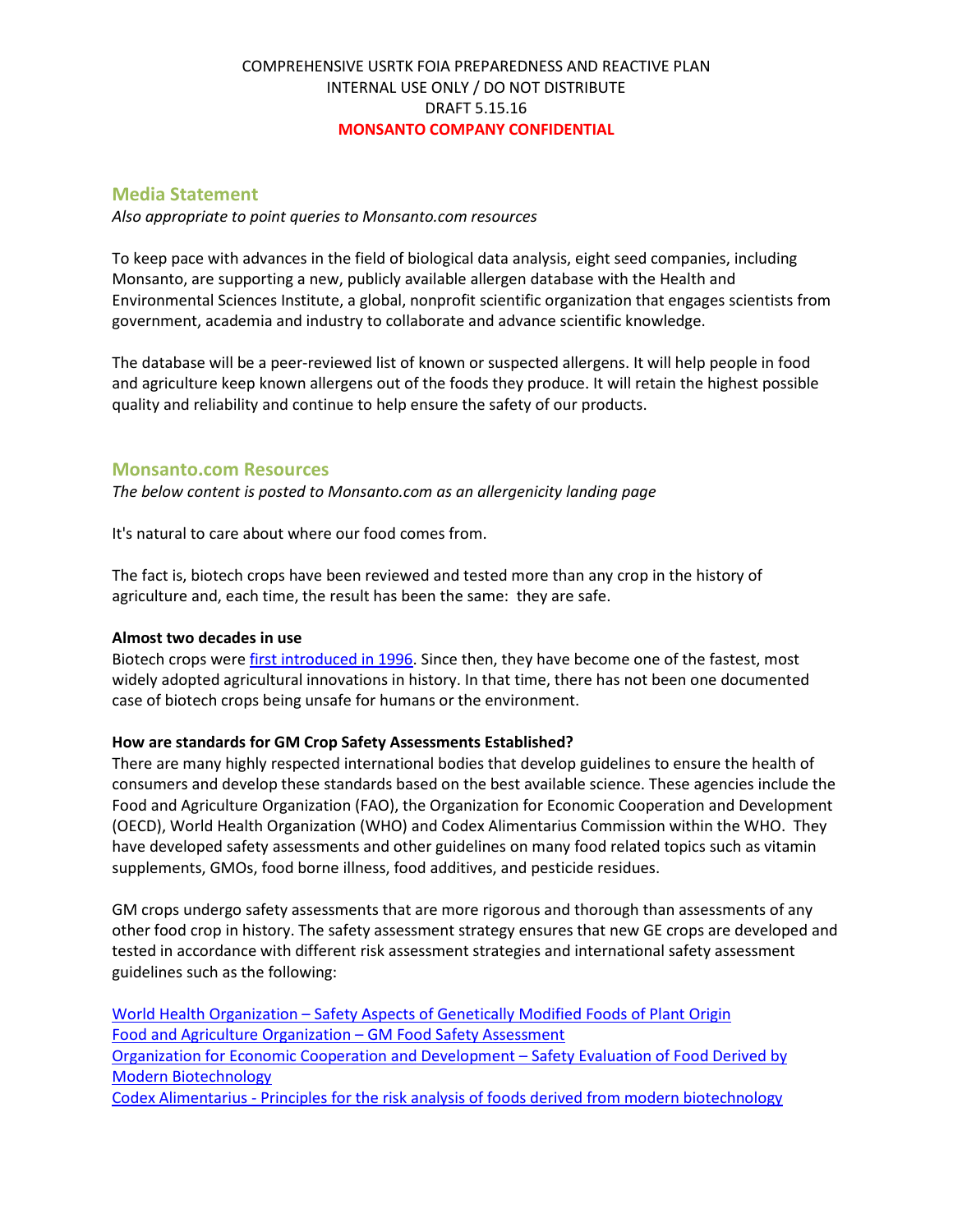Codex Alimentarius - Guideline for the conduct of food safety assessment of foods derived from recombinant-DNA plants

#### **Who oversees the approval of biotech crops?**

Regulatory agencies around the world develop their own national biosafety laws and frameworks, frequently derived from these international standards.

In the U.S., agricultural biotechnology products are regulated by FDA (Food and Drug Administration), USDA (United States Department of Agriculture), and for insect-protected crops, the EPA (Environmental Protection Agency) for Plant-Incorporated Protectants. Data packages are reviewed by these agencies to affirm their safety prior to commercialization. In addition, each of our products has undergone many years of research, field trials and internal approvals before it is submitted for regulatory approval.

To support global trade, safety data also are submitted to authorizing agencies in many countries. As in the United States, in many other nations there is often not just a single regulatory authority, but often several, each with the responsibility of assessing a particular aspect of safety. The extensive safety data are then subjected to review by hundreds of independent risk assessors and scientists across a wide range of disciplines.

Examples of global regulatory frameworks and guidelines are included below:

European Union: Council Directive 2001/18/EC Regulation (EC) 1829/2003 EU regulatory framework on GMOs

Canada: Health Canada - Guidelines for the Safety Assessment of Novel Foods

United States FDA - Federal Food, Drug, and Cosmetic Act (FD&C Act) FDA - Consultation Procedures under FDA's 1992 Statement of Policy - Foods Derived from New Plant **Varieties** EPA - Regulations Under the Federal Insecticide, Fungicide, and Rodenticide Act for Plant-Incorporated **Protectants** USDA – Plant Protection Act USDA – Introduction of Organisms and Products Altered or Produced though Genetic Engineering Which Are Plant Pests or Which There Is Reason to Believe Are Plant Pests

Australia Gene Technology Act Gene Technology Act Regulations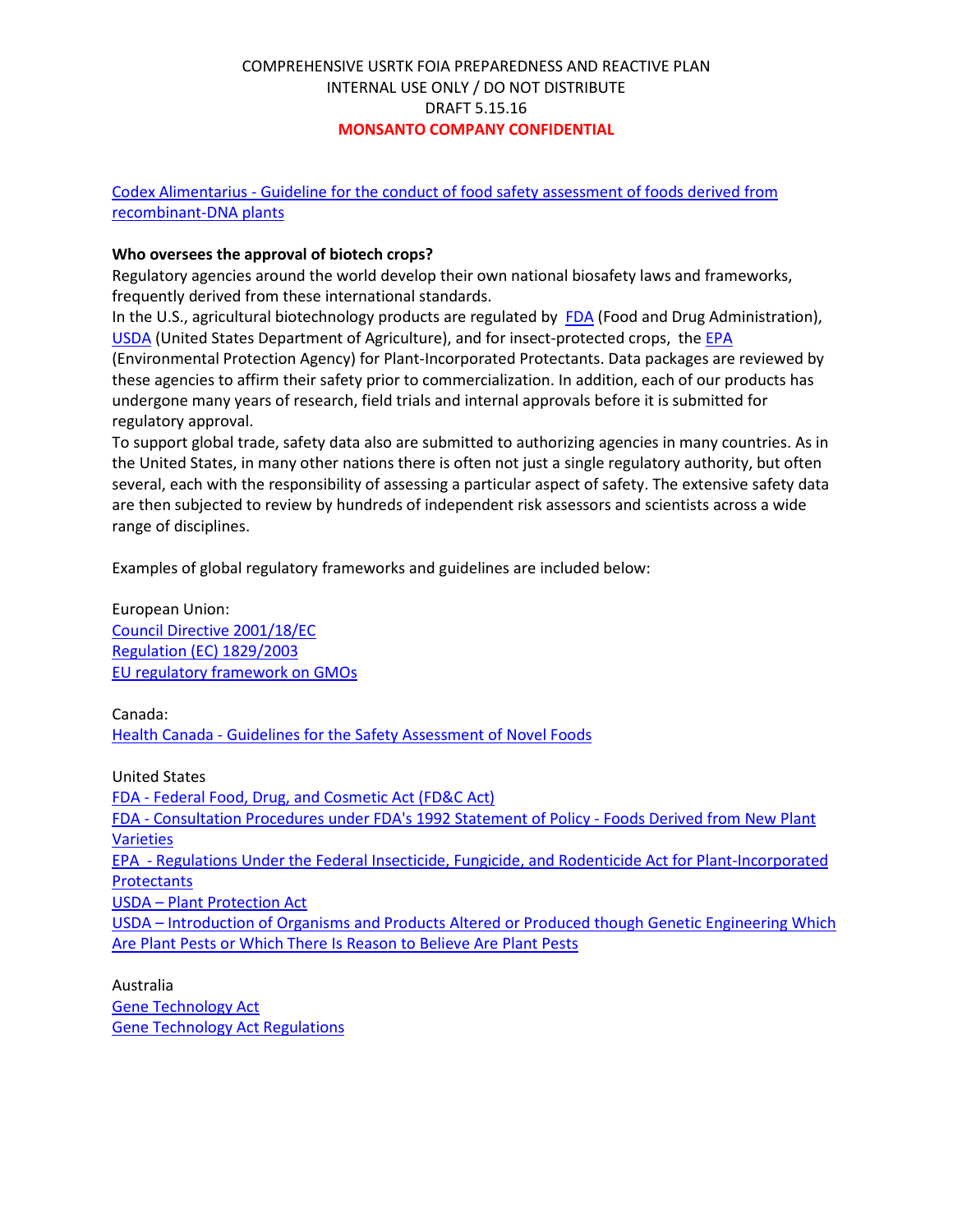#### **Products Are Only Commercialized Once Safety Is Affirmed.**

The product development process for GE crops follows a rigorous process for ensuring the safety of the crops as food, as animal feed, and for any affects on the environment. The safety studies performed throughout the development of these crops have contributed to several important conclusions. Examples of the Data, Submissions, and resulting regulatory assessments that have been compiled for Monsanto's products can be found here:

Product Safety Summaries

## **General Questions on Database**

#### **What is the purpose of an allergen database?**

The database that will be managed by HESI is a publicly available peer-reviewed tool useful for anyone wanting to conduct research on known or suspected allergens. This is useful to both developers of genetically engineered plants and the broader food industry.

#### **What is the significance of having a peer-reviewed publication about the database?**

It is important that the allergen database is not only publicly available, but that there is full transparency about the allergen evaluation and selection process. Documentation of the allergen selection process in a peer-reviewed publication not only ensures transparency, but enables scientific review and scrutiny.

#### **When will the new database be up and running?**

Beginning in 2017, The HESI-managed allergen database will provide an up-to-date resource of protein sequences that are known or putative allergens.

#### **How often will the new database be updated?**

As with the current AOL database, an updated version will be released annually.

#### **If only annually, doesn't that mean that a newly-discovered allergen could be added to foods for almost a full year?**

This is highly unlikely given it takes 10-12 years to develop and commercialize a new genetically engineered plant, and throughout this timeframe, Monsanto's product portfolio is reassessed shortly after each new version of the allergen database is available. Furthermore, while the total number of entries has increased over time, the type of proteins has not changed substantially. The seed industry, including Monsanto, have committed to not using known or even possible allergens in genetically engineered crops.

#### **Questions on shift to ILSI/HESI**

#### **Why are you discontinuing your collaboration with the University of Nebraska-Lincoln?**

Automated biological data analysis resources became available in the recent past that UNL declined in 2015 to use for subsequent annual updating of the AOL database. We believe ILSI/HESI is best equipped with the automated data analysis tools necessary to manage the database moving forward.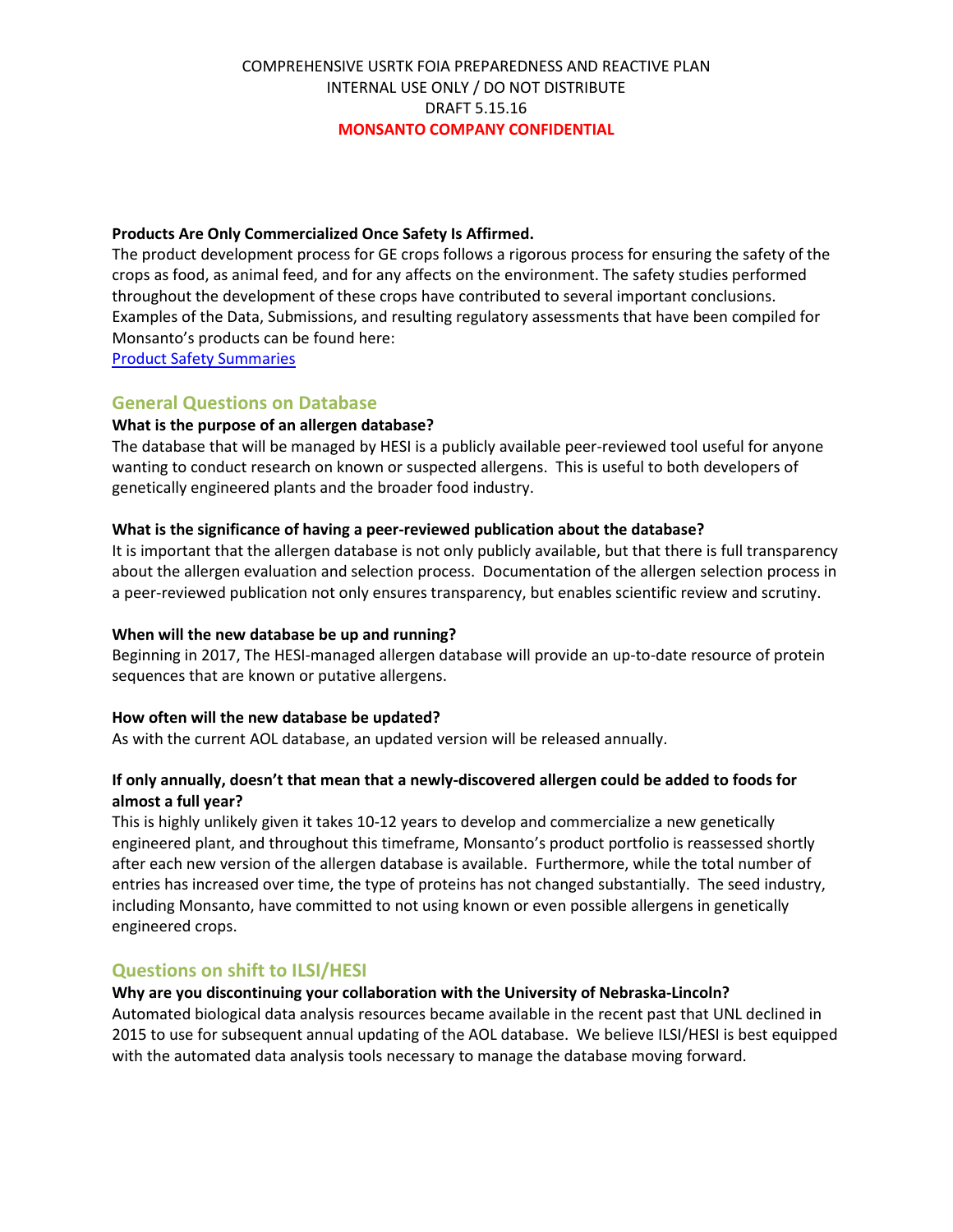*Alternative response:* Due to the exponential growth in data, future allergen databases require automated tools for. We believe HESI's approach is consistent with the increasingly complex scope of the task moving forward.

#### **What does this change mean for food safety evaluations?**

The transition between allergen databases will occur seamlessly to assure there are no disruptions in any food safety evaluation. Going forward, we believe the new database will continue to provide stateof-the-art data analytics capabilities to ensure product safety.

**Is the entire industry transitioning between databases, or just Monsanto? Who led this effort?** Yes, all eight seed companies are supporting the development of the HESI allergen database, and the decision was reached through consensus, since individual companies have had a long history of sharing resources to develop and maintain a robust allergen database.

#### *For additional information if pushed:*

Each company also has the ability to opt in or out of the collaboration or contract negotiation to meet their specific scientific needs. I would refer you to HESI for information on their sponsors. We recognize the advantages of being able to better leverage advances in the field of bioinformatics and the everincreasing quantity of sequenced data published by the scientific community.

#### **Although you will no longer be financially supporting it, will you continue to add any new allergens you discover to the Allergen Online database?**

Addition of "new allergens" to the AOL database is not provided by Monsanto (or any other financial sponsor). Additions to any database come from academic publications and sequences deposited into the NCBI repository, called GenBank. The HESI database, like AOL, will be based on these scientific publications and NCBI for the source of protein sequences to be included.

#### **And when developing a new genetically engineered plant, will you consult both the new HESI allergen database as well as the existing Allergen Online database? If not, why not?**  Monsanto will use the HESI database as of 2017.

#### **Won't the existence of two competing allergen databases increase the risk to the public of allergic reactions from GMO foods? Wouldn't a single database be more reliably comprehensive, and thus effective?**

Several allergen databases have pre-existed the development of the new HESI database to be launched in 2017. The AOL database is based on the comprehensive NCBI repository of protein sequences and was designed to meet criteria defined by Codex Alimentarius for the safety assessment of foods derived from modern biotechnology. Codex is a WHO/FAO international commission that is the reference for global regulatory authorities. The HESI allergen database will continue the commitment to pull from the most comprehensive list of protein sequences, NCBI, and conform to Codex guidance for GMO allergy assessments.

#### **There are reports that you had concerns with the existing database at University of Nebraska-Lincoln.**

It is critically important that any allergen database is completely accurate and offers the greatest possible quality and reliability, as it is core to safety assessments conducted by the companies and the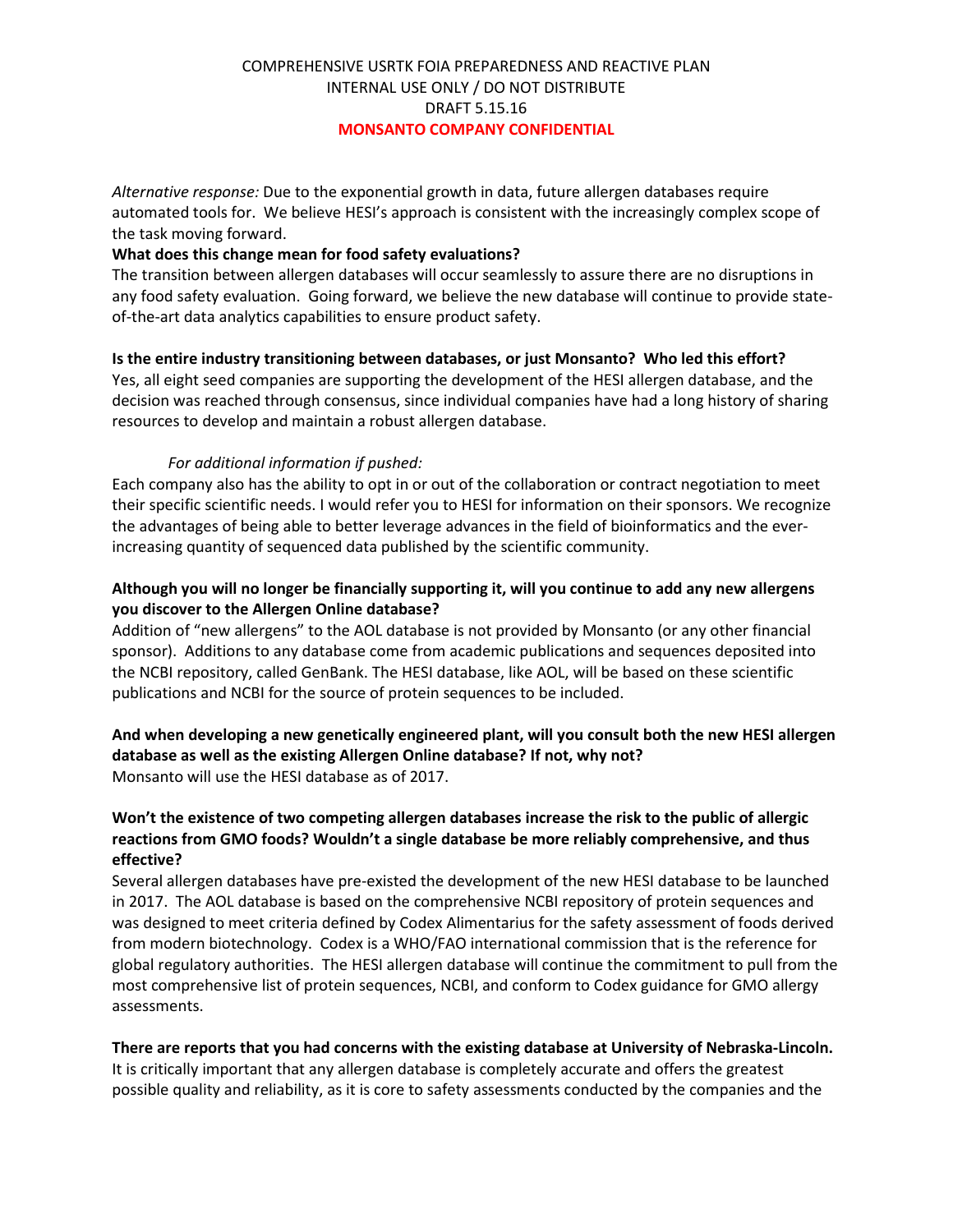regulatory authorities who rely on it. We have had, and continue to have confidence in the University of Nebraska-Lincoln and Allergen Online. The HESI allergen database will leverage advancements in the field of biological data processing and analysis to keep pace with the ever increasing output from modern genomic sequencing capabilities that deposit new protein sequences to the NCBI repository.

#### **But, these emails show you had great concerns about the accuracy of the database that you were paying Dr. Goodman to keep.**

The sponsors had questions and concerns about the usability of the AOL database. The identification of known and possible allergens listed in the database is published and peer-reviewed by academic experts to ensure accuracy. We believe that the new technology provided by HESI will allow us to keep pace with the exponential growth data by employing newly developed automated tools.

#### **Additional information if needed:**

The transitioning to the new HESI database is a reflection of the need to continue to develop cutting-edge technologies to keep pace with the increasing amount of scientific data, protein sequences included, that are part of ongoing technological and scientific advances around the world. (Check with Allergen Team before using): It will also allow us in the future to have a single point on the ILSI website for the allergen database and other ILSI resources important to food safety assessments (e.g., the crop composition database.

## **If Allergen Online will be inferior to the new ISLI database, doesn't this create unnecessary risk to the public from allergens in GMO foods, given the fact that some of your competitors plan to continue using Allergen Online?**

We continue to stand by the accuracy and reliability of the AOL database. We believe that the sheer volume of research for review warrants the move to HESI. With respect to GMO foods specifically, it's important to note that there has never been a documented case of an allergic reaction to a food because of genetic engineering.

#### **Did you pay UNL in full for all of the work they have done? Or are you withholding payment on invoices?**

Allergen Online was fully funded by Monsanto and other sponsors to enable the 2016 version to be made available by UNL.

#### **Questions regarding Dr. Goodman**

#### **What was Goodman's job at Monsanto?**

Dr. Goodman was a protein biochemist who ensured that allergens were not introduced into GM plants being developed at Monsanto.

#### **Did Dr. Goodman establish this program at the University of Nebraska while he was still an employee of Monsanto? Is this a conflict of interest?**

No, the database existed prior to Dr. Goodman's move to UNL.

#### **What were the circumstances of his departure from Monsanto?**

For privacy reasons, we can't comment on personnel matters.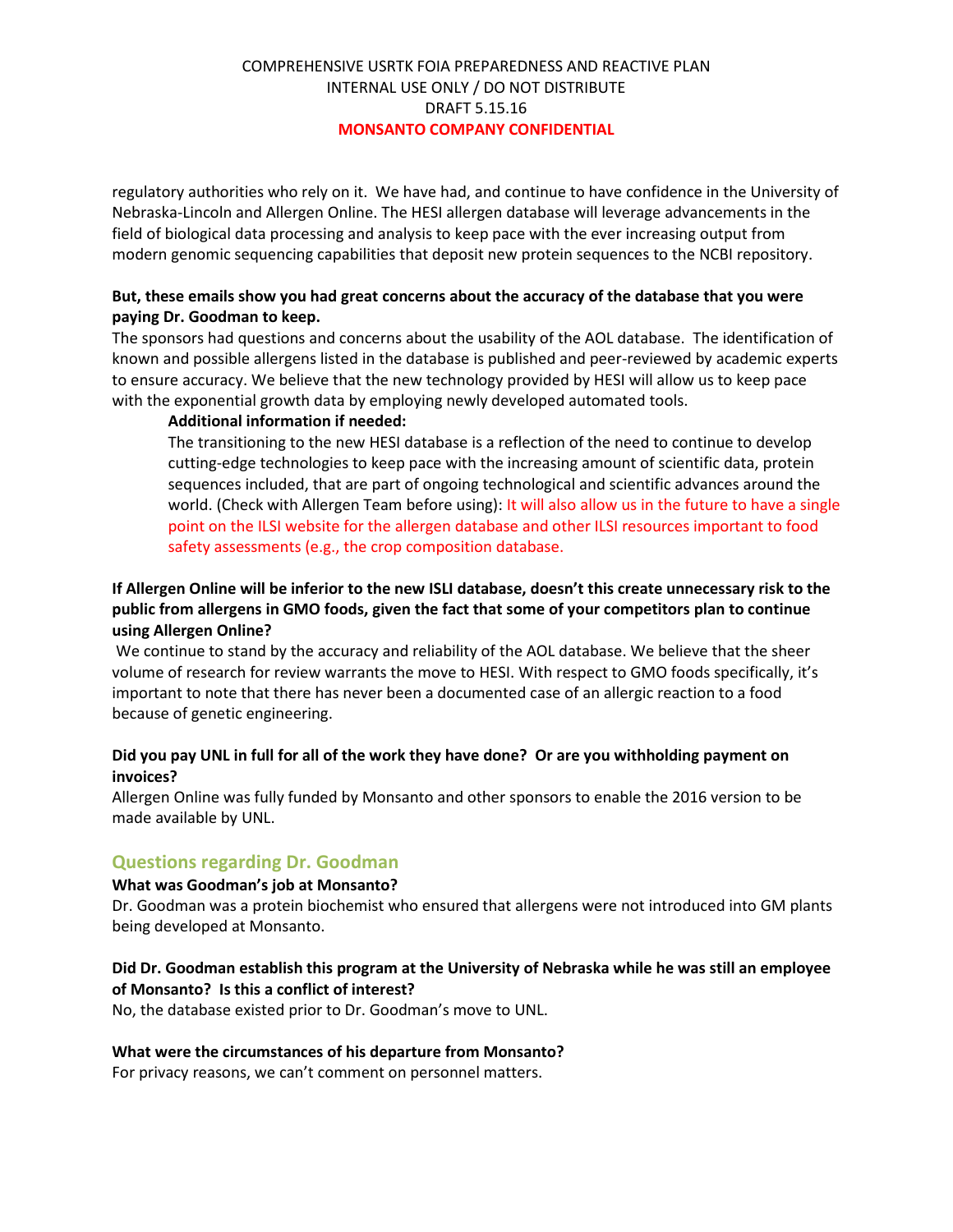#### **What was Dr. Goodman's role with GMO Answers?**

We refer you to GMO Answers for information

#### **What is your response to the claim that Dr. Goodman says he was distracted from allergen database work by biotech advocacy?**

Our support for the Food Allergy Research and Resource Program at the University of Nebraska [and for Dr. Goodman] was limited to the allergen database, web site and publications. Any advocacy carried out by the program or its staff were not requested, or funded, by Monsanto.

#### **Did you ask Elsevier to use Dr. Goodman to review the paper by Dr. Seralini or otherwise use him in a peer-review capacity?**

No. The request came from Elsevier and we were not involved in any way.

#### **Did you ask Elsevier or Dr. Goodman to retract Dr. Seralini's paper?**

No. The decision to retract Dr. Seralini's paper came from Elsevier and we were not involved in any way.

#### **Was Goodman fired or demoted at Elsevier as part of their efforts to walk back their retraction of the Seralini paper?**

We would refer you to Elsevier for questions about their staffing or editorial process.

## **Miscellaneous Questions**

#### **Did you or CBI pay any of the third party experts who contributed articles to GMO Answers? Including paying them for work that was nominally separate from their GMO Answers work?**

No, neither Monsanto nor CBI has paid any of the third party experts to contribute to GMO Answers. Experts donate their time to answer questions in their area of expertise for the site. On occasion, independent experts participate in speaking or media opportunities on behalf of GMO Answers. In these instances, GMO Answers will reimburse for the travel expenses incurred by the expert.

#### **If you were paying a third party expert like Goodman for separate research work, doesn't it make it more likely he would agree to write positive pieces for GMO Answers? Why should the public trust an academic's statements about GMOs if they receive money from industry?**

If you have questions about why a particular scientist or academic advocates for biotechnology, we would refer you to that person. But generally speaking, the vast majority of U.S. scientists believe it's safe to eat GMO foods – so it shouldn't be surprising when a scientist speaks out publicly to share that view.

## **Proactive Plan and Resources**

*Updated May 1, 2015*

- a. General Proactive Strategy
	- i. General Proactive Communications Materials
	- ii. Key Q&A
	- iii. Relevant Links
- b. Proactive Public Private Partnership Materials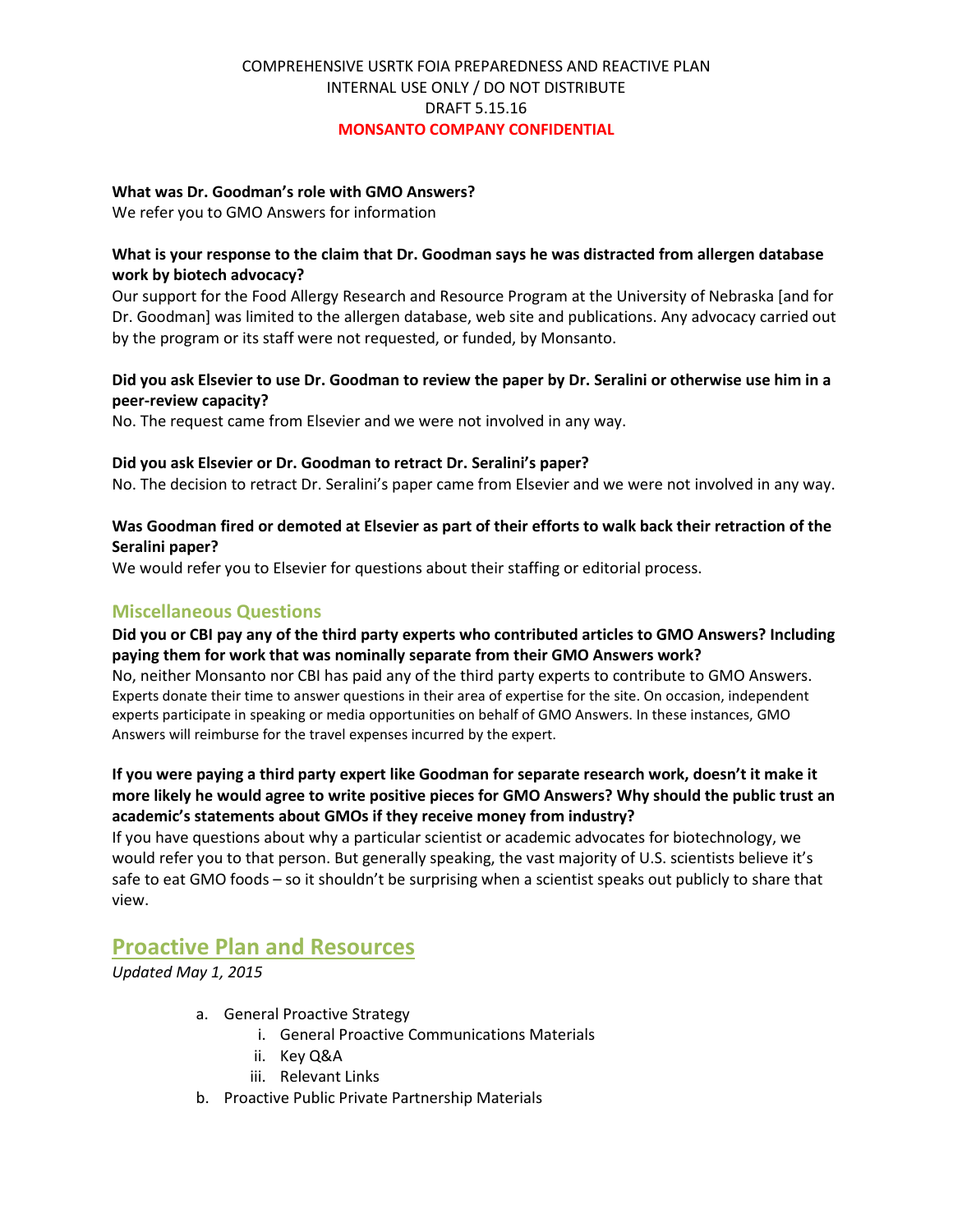- i. Infographics and blogs/op-eds both by MON and industry partners
- c. Proactive Allergenicity Materials
	- ii. Infographic and blog/op-eds organized by MON distributed by GMOA
	- iii. HESI proactive approach and materials
- d. Proactive Training
	- iv. Training for independent experts via GMOA
	- v. Internal MON training, and partnership training on Smart Communications
- e. Transparency Audit and Direction

## **Proactive Strategy**

Monsanto should engage proactively to drive one consistent and unified message about the legitimate, appropriate and positive collaboration among our company, the industry and these academics. We should get ahead of the activist rhetoric by proactively telling our story on our own terms. Our strategy should give us a central point for sharing information and resources and offer the flexibility to adapt and amplify as needed. To the extent possible and helpful, our strategy should align with the industry's approach.

Our strategy should include four major components: 1) an aggressive digital approach that is both proactive and reactive; 2) strong, proactive stakeholder engagement, including engagement with our academic partners and the industry; and 3) employee communications; and 4) a proactive media approach that uses the digital hub to frame the story with key reporters.

1) We should use our own digital channels to share and shape our positive story proactively – beginning in advance of any document disclosure by USRTK. Using our digital channels, we could construct a digital "hub" to define our own narrative in advance of the activists' release of information, provide key messages and Q&As, share links to third-party resources, etc. We should proactively share this hub with key stakeholders (including the targeted academics) and media outlets and continue to use our channels to respond reactively to specific claims and attacks and to amplify key messages from industry groups, such as CBI or BIO.

Examples: http://www.monsanto.com/food-inc/pages/default.aspx http://www.monsanto.com/gmwheat/pages/default.aspx

- 2) We should share our proactive messaging through the digital hub with our key academic and industry partners. We want our allies to see Monsanto taking a strong stance in support of our partners and academic freedom. We also want our partners to be able to share the link to our key messages and resources through their digital and social channels.
- 3) We should prepare employees through an issue alert and Ambassador update.
- 4) We should take a bold media approach to tell our side of the story. As noted above, we should proactively share the digital hub with key reporters and stakeholders and work with any reporters who would like to write on the topic. Ideally, we will do this in advance of any document release by USRTK in an attempt to proactively influence the tone of the coverage.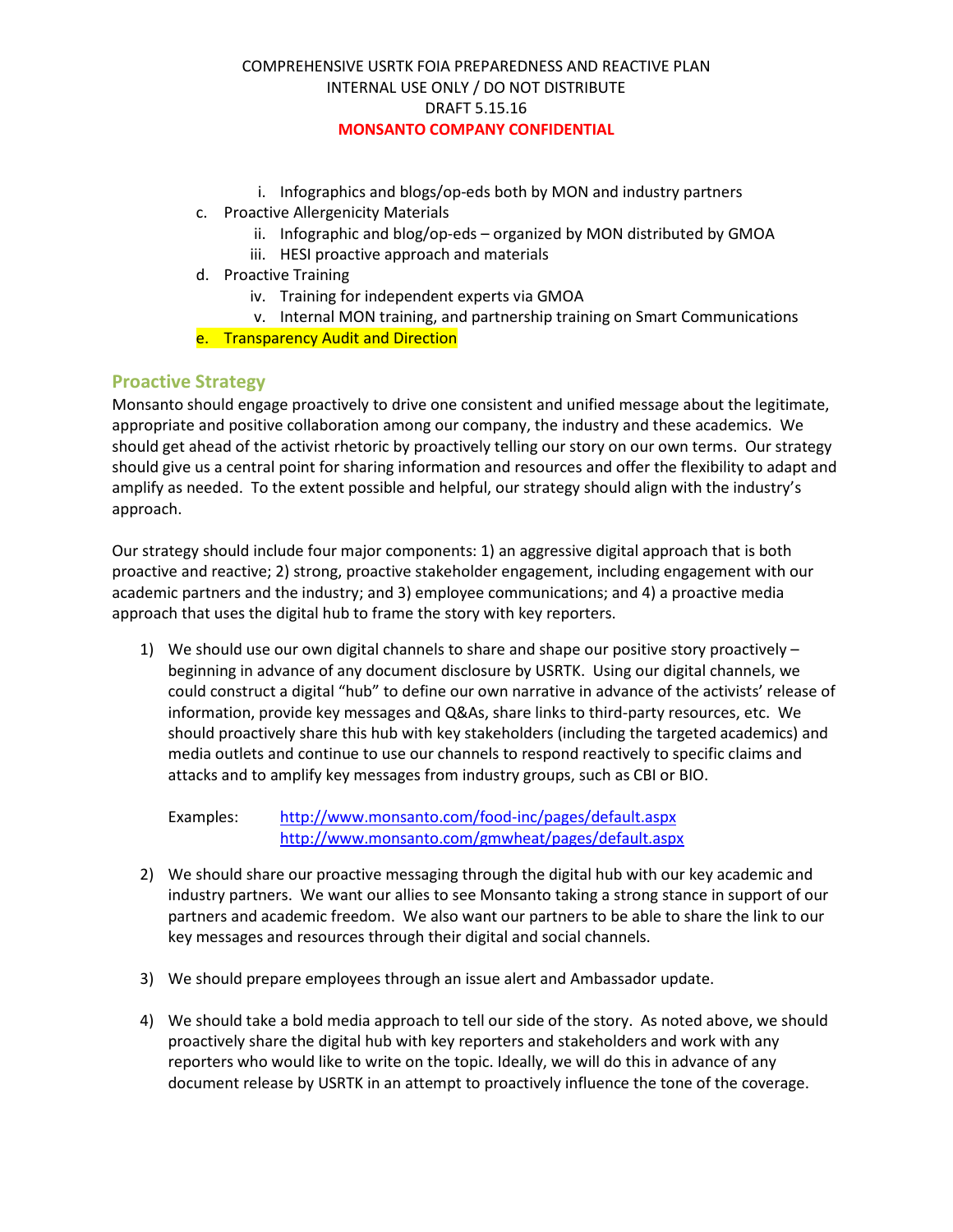Reactively, we should be prepared with a responsive statement and Q&As (see below) to respond to any inquiries. If needed, we should consider reviewing, redacting and uploading documents to the digital hub if we need to put isolated quotes or comments in a broader context. We will outline a more detailed media approach below.

#### **Proactive Communication Materials**

*This material has been posted on Monsanto.com prior to USRTK disclosure & shared with stakeholders, media and others. Can be adapted for talking points as well.* 

#### **Collaboration is Key to Nourishing a Growing World: Our Response to U.S. Right to Know**

At Monsanto, we're working with others to address some of the world's biggest challenges – from combating climate change, to preserving water and other resources, to making a more balanced meal accessible for everyone. No one person or organization has all the solutions to these massive issues. But we can all do our part.

Among many other partners, we're proud to collaborate with leading non-governmental organizations like the Gates Foundation and Conservation International; family farmers here in the U.S. and smallholder growers in Africa and India; and world-class researchers at major universities, such as the University of California-Davis, the University of Florida, the University of Illinois and the University of Nebraska-Lincoln.

Recently, a special-interest group called U.S. Right to Know has used state open-records laws to request copies of communications between certain academic researchers at UC-Davis, Florida, Illinois and Nebraska-Lincoln and employees of Monsanto, other agriculture companies, and various firms and trade associations. While we respect open-records laws as a vital safeguard in a democratic society, we are concerned that special interests can also exploit these laws as a means to silence scholars and researchers who speak out on important topics – in this case, agricultural biotechnology.

The universities in question will review the requests from USRTK and will make decisions about what documents, if any, they will release in accordance with state laws, including laws that protect the release of businesses' confidential information. We expect the universities to fully respect all protections afforded to our intellectual property by applicable laws, contracts and other provisions.

Based on published comments, the individuals behind U.S. Right to Know seem to believe that publicprivate collaboration to nourish our population and protect our planet is a bad thing. We see collaboration very differently. These researchers are some of the best and brightest minds in agriculture and plant science. Their ideas are vital to the future health of people and our planet. We fully stand by our professional relationship and collaboration with each of them, and we see these records requests as little more than academic bullying.

Here are some examples of the conversations USRTK – and anyone else – will see as they review these emails: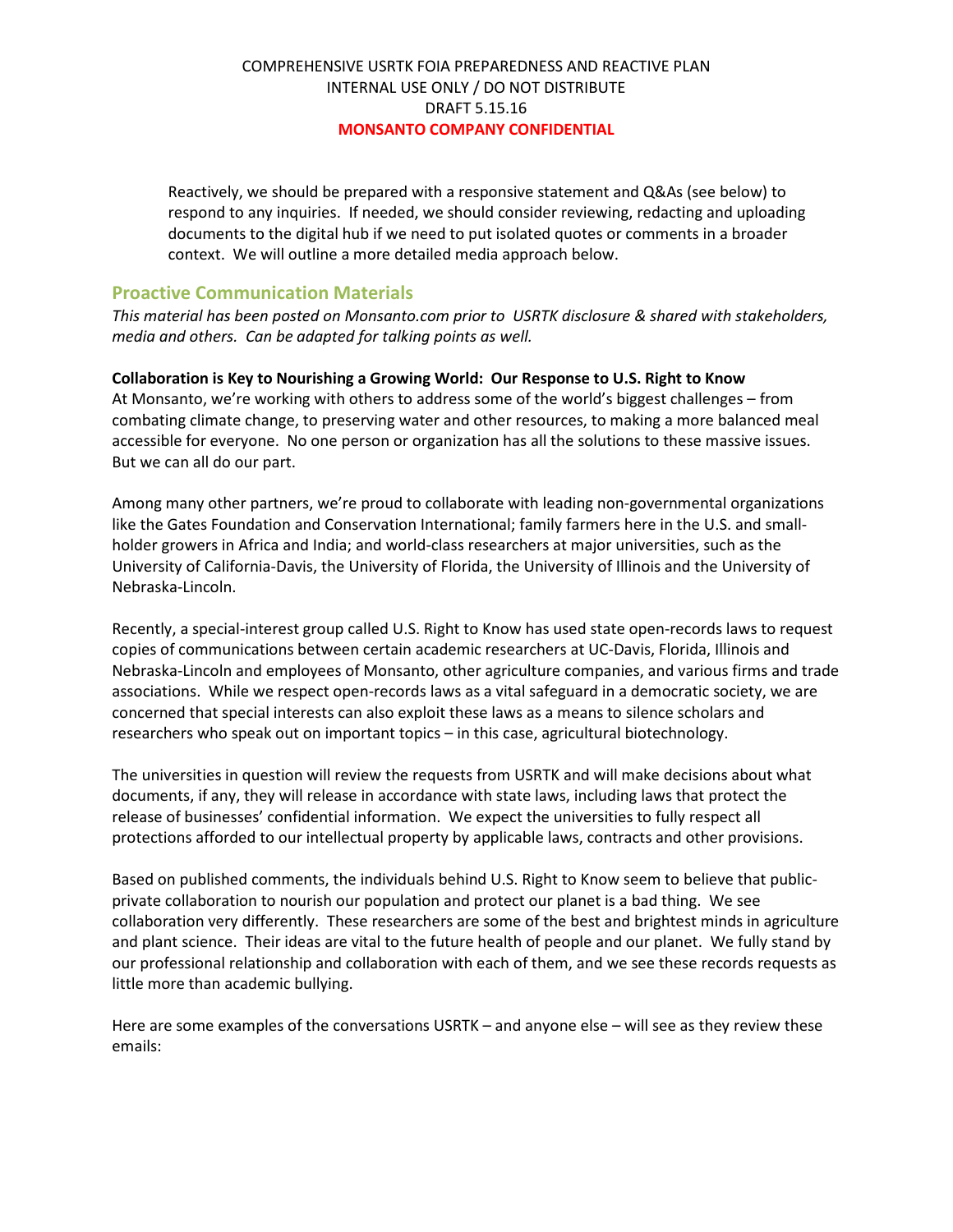#### **Evaluating the safety and performance of new products through regulated field trials**

We routinely work with researchers at public universities to conduct field trials as part of the U.S. regulatory process. The trials are vital to develop important scientific information, to assess the performance of a new trait, and to generate the necessary environmental safety data required by regulatory authorities that evaluate commercial product approvals. Researchers conduct the trials in accordance with strict procedures and stringent auditing, reporting and compliance requirements. We sign contracts with the researchers who conduct these trials, and we pay fees to them and the universities for performing this highly technical research.

#### **Collaborating in academic and industry organizations and conferences**

Many of our scientists belong to the same academic and industry associations as these university researchers. It is not uncommon for Monsanto scientists and university scientists to serve in leadership positions in these associations and to plan conferences, meetings and other events together. These interactions promote the exchange of information and ideas that advance scientific knowledge for all. Sometimes, if we invite or request an academic to speak at a particular meeting, we will cover the speaker's travel expenses or provide an honorarium.

#### ■ Sharing agronomic data and recommendations

Our scientists and agronomists will turn to academic experts for agronomic advice and guidance to share with customers and others in the field, and university researchers approach our experts as well. These types of conversations ensure that information flows from the lab to the field and back.

#### **Serving as graduate degree advisors and academic mentors**

Many of Monsanto scientists are graduates of the world's most respected graduate programs in agriculture, plant science and related fields, including the graduate programs at the University of California-Davis, the University of Florida, the University of Illinois and the University of Nebraska-Lincoln. In some cases, the university researchers subject to these requests were academic advisers or dissertation committee chairs for Monsanto scientists, and these individuals continue to maintain a professional relationship.

#### **Co-authoring peer-reviewed research in academic journals**

Our scientists are recognized experts in their professional fields as well, and many of our scientists routinely publish peer-reviewed papers in academic journals. Our scientists will collaborate and co-author papers with university researchers on topics of mutual interest. In addition, Monsanto scientists frequently serve as peer-reviewers or site on the editorial boards of such publications.

#### **Recruiting the best and brightest to work in agriculture**

These university professors work with some of the best and brightest young minds in agriculture – the next generation of leaders who will move our industry forward. When we are hiring for research positions, we sometimes turn to these professors to help us identify top talent. We also work with university researchers to administer our Beachell-Borlaug International Scholars Program, which encourages aspiring graduate students to pursue doctoral degrees in rice and wheat breeding.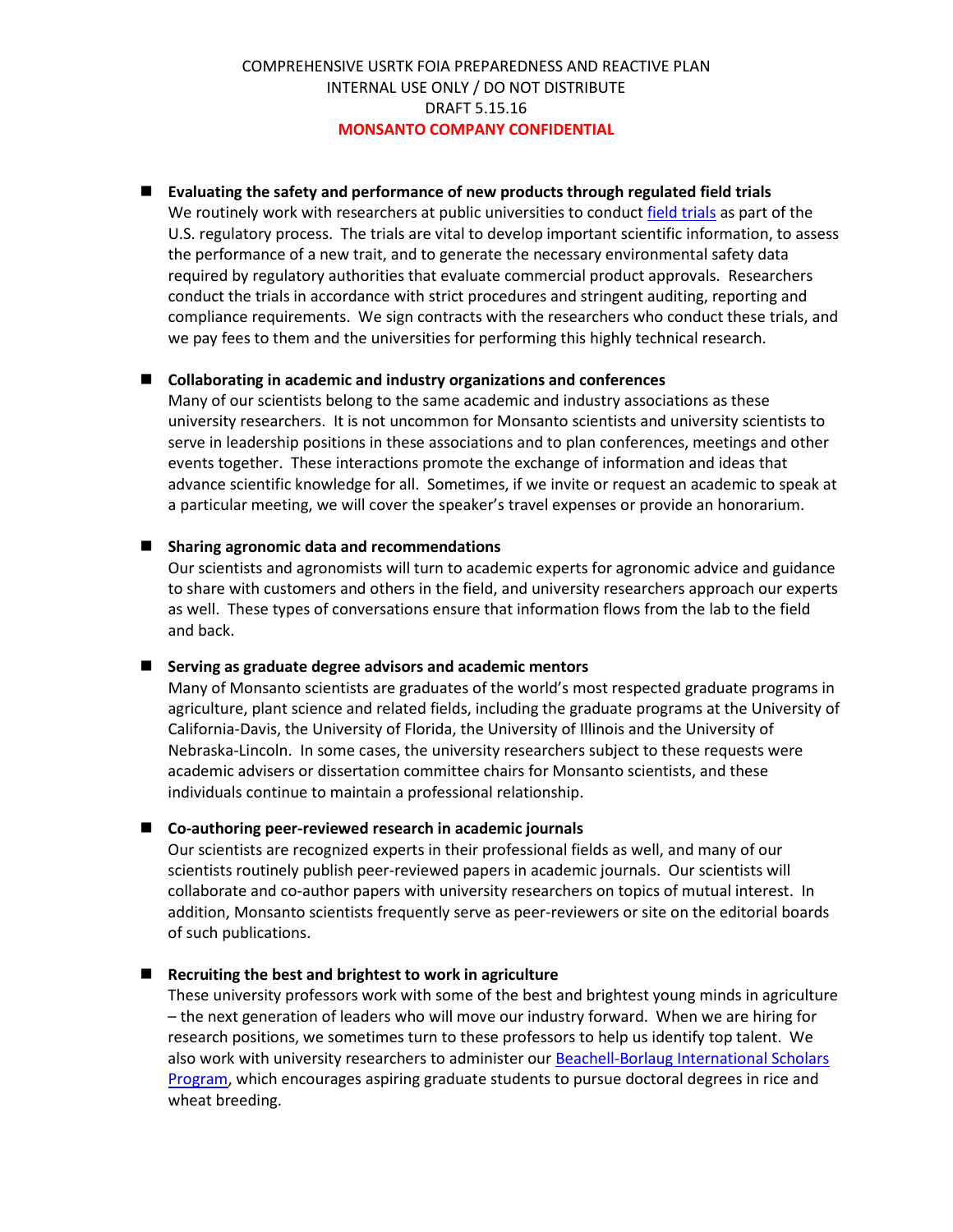#### **Providing factual information and resources on agriculture, biotechnology and other matters to the general public, including through the GMO Answers website**

We understand that consumers have questions about agriculture, and especially about GMOs. As part of the Council for Biotechnology Information, Monsanto is one of the founding members of the GMO Answers website. Through this website, experts from companies like Monsanto, industry leaders, farmers, and independent university researchers are answering a wide range of questions about GMOs and other agricultural practices. GMO Answers is transparent about its mission, purpose and funding on its website.

#### **Advocating for sound public policy on issues relating to agriculture**

Monsanto, like our opponents, advocates our position before governments. Specifically, we advocate for supportive policies, regulation and laws that are based on the principles of sound science. Academic experts who share our science-based views sometimes advocate in support of the same policies. We occasionally share our opinions in similar public forums, and Monsanto employees and academic researchers sometimes share the stage at events. In every case, we thoroughly follow local laws and conduct routine audits to ensure our efforts are transparent, appropriate and legal.

As Monsanto employees, our collaborations in each of these areas are strictly governed by our Code of Business Conduct and other corporate policies. The Code addresses the many legal and ethical facets of integrity in business dealings with customers, suppliers, investors, the public, governments that regulate us, and communities where we do business. In addition, the Code outlines several means for employees to raise questions or concerns about integrity and for the company to address these issues appropriately.

Agenda-driven groups often take individual documents or quotes out of context in an attempt to distort the facts, advance their agenda, and stop legitimate research. As company built on sound science, we hold ourselves to a higher standard. We will use this website to provide updated statements and materials regarding the claims by U.S. Right to Know. We have also included links to third-party resources to help readers understand the issues involved in this situation. We invite everyone to review the facts and consider both sides of the story.

#### **Key Q&A**

*(Display on hub.)*

#### **1) Who are these researchers?**

We are aware of requests to academics at four universities: Julian Alston, Kent Bradford, Colin Carter, Caitlin Cooper, Denneal Jamison-McClung, Martina Newell-McGloughlin, Pamela Ronald, Daniel Sumner, Neal Van Alfen and Alison Van Eenennaam at the University of California-Davis; Alina Campbell Fernandez, Kevin Folta, Dennis Gray, Curtis Hannah, David Oppenheimer, Anna-Lisa Paul, Joy Rumble and Daniel Schmehl at the University of Florida; Bruce Chassy and Stephen Moose and the University of Illinois; and Richard Goodman at the University of Nebraska-Lincoln.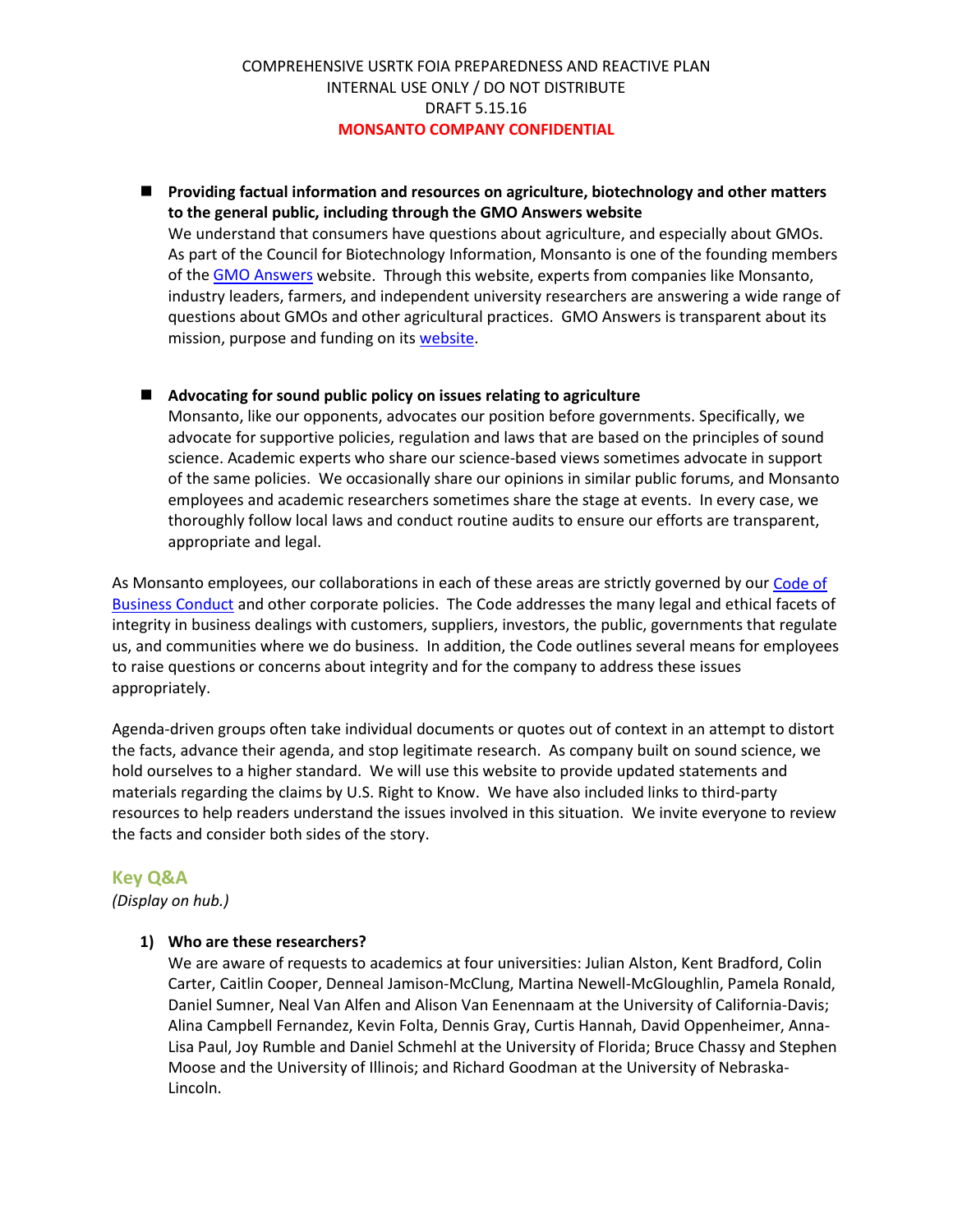#### **2) Why were they targeted?**

These are some of the leading researchers in the fields of agriculture, plant science and agricultural biotechnology. They have spoken publicly about their research and views on biotechnology and other topics in agriculture.

#### **3) What is U.S. Right to Know?**

An advocacy group formed to oppose innovation and new technologies in agriculture. The group's only disclosed funder is the Organic Consumers Association.

**4) What is Monsanto's policy on making contributions or payments to academic researchers?** All Monsanto employee activities are strictly governed by our Code of Business Conduct and other corporate policies. *[add more if available]*

#### **5) Does Monsanto exert undue influence on public policy?**

No. Monsanto, like our opponents, advocates our position before governments. Specifically, we advocate for supportive policies, regulation and laws that are based on the principles of sound science. In addition, we thoroughly follow local laws and conduct routine audits to ensure our efforts are transparent, appropriate and legal. You can read more about our policies concerning government affairs and other activities here.

**6) Does Monsanto pay university researchers to speak on the company's behalf?** All Monsanto employee activities are strictly governed by our Code of Business Conduct and other corporate policies. *[add more if available]*

#### **7) What is Monsanto's role in GMO Answers?**

As part of the Council for Biotechnology Information, Monsanto is one of the founding members and funders of GMO Answers. GMO Answers is fully transparent about this relationship on its website.

**8)** *[Do not post – only use if needed]* **Some of the comments from Monsanto employees' emails were unprofessional and inappropriate. What are you going to do about that?** As Monsanto employees, we all have the responsibility to act with professionalism, integrity and respect.Each of us is bound to abide by our Code of Business Conduct and other corporate policies. When we see learn of behavior that doesn't live up to this standard, we take it seriously. We'll be taking a careful look at this situation.

**Relevant Links** GMO Answers: https://gmoanswers.com/

GMO Answers: "What is the GMO industry trying to hide?": https://gmoanswers.com/studies/what-gmo-industry-trying-hide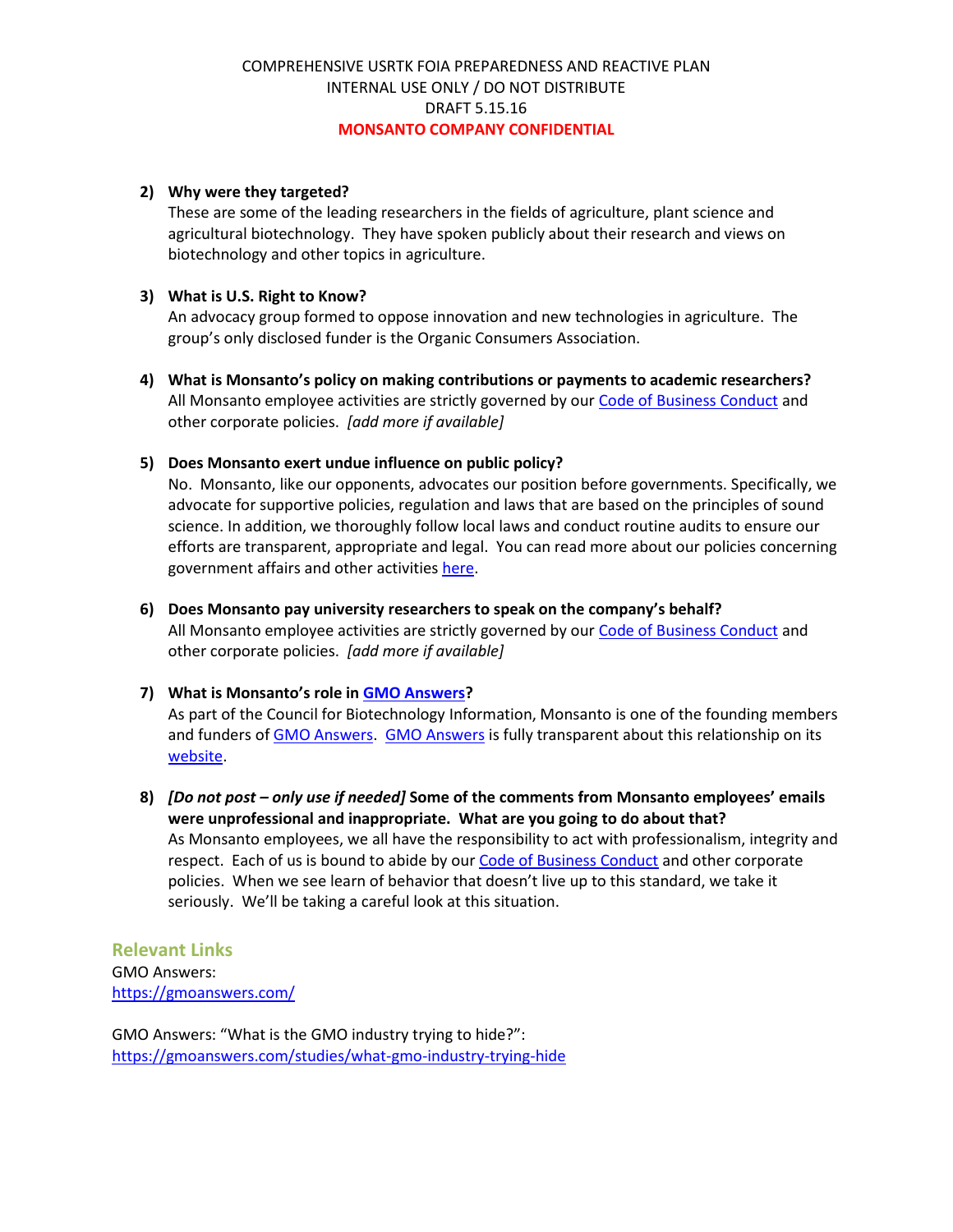Columbia Journalism Review: "Why scientists often hate records requests": http://www.cjr.org/the observatory/why scientists often hate reco.php

UCLA Statement on the Principles of Scholarly Research and Public Records Requests: https://www.apo.ucla.edu/resources/academic-freedom

Monsanto Code of Business Conduct: http://www.monsanto.com/whoweare/pages/business-conduct.aspx

Monsanto policies on governmental interactions and influence: http://www.monsanto.com/newsviews/pages/revolving-door.aspx

## **Proactive Public Private Partnership Materials**

As one of the main targets of issue used by USRTK is collaboration with public institutions it is important to emphasize the value of PPP. This will be a main thread in MON communications over the next year, below are some resources that have been developed up until this point. (updated 1.7.16)

#### **PPP Infographics**

GMOA is working with UIDP to develop a PPP infographic. To be completed June 2015

#### PPP op-eds & blogs

| Content<br><b>Type</b> | <b>Channel</b>                                        | Author /<br>Spokespe<br>rson                           | <b>Description</b>                                                                                                   | <b>Status</b>                | <b>Notes</b>                                                                                                                          |
|------------------------|-------------------------------------------------------|--------------------------------------------------------|----------------------------------------------------------------------------------------------------------------------|------------------------------|---------------------------------------------------------------------------------------------------------------------------------------|
| <b>Blog</b><br>article | <b>Beyond</b><br>the Rows<br>blog                     | Eric Sachs,<br><b>Strategic</b><br>Engageme<br>nt Lead | Q&A about basics of PPP<br>Title: "Why does<br>Monsanto work with<br>Academics?"                                     | <b>Published</b><br>10/2/15  | Link to article:<br>http://monsantoblog.com/2015/<br>10/02/why-does-monsanto-work-<br>with-academics/                                 |
| Webpage                | <b>Monsant</b><br>o.com                               | N/A                                                    | Overview and statement<br>about USRTK and FOIA                                                                       | <b>Published</b><br>10/2/15  | Link to webpage:<br>http://www.monsanto.com/news<br><u>views/pages/response-to-right-</u><br>to-know.aspx                             |
| <b>Blog</b><br>article | <b>GMO</b><br><b>Answers</b><br><b>Forbes</b><br>blog | Tom<br>Eickhoff,<br>Agronomi<br>c Services<br>Lead     | Personal account of<br>benefits of PPP<br><b>Title: "How Companies</b><br>(Like Monsanto) Fill The<br>Research Gaps" | <b>Published</b><br>10/29/15 | Link to article:<br>http://www.forbes.com/sites/gm<br>oanswers/2015/10/29/how-<br>companies-like-monsanto-fill-<br>research-gaps/     |
| Infograp<br>hic        | <b>Monsant</b><br>0.00 <sub>m</sub>                   | N/A                                                    | Overview of how we<br>collaborate with<br>universities                                                               | <b>Published</b><br>10/29/15 | Link to webpage:<br>http://www.monsanto.com/impr<br>ovingagriculture/pages/collaborat<br>ing-with-academics-and-<br>universities.aspx |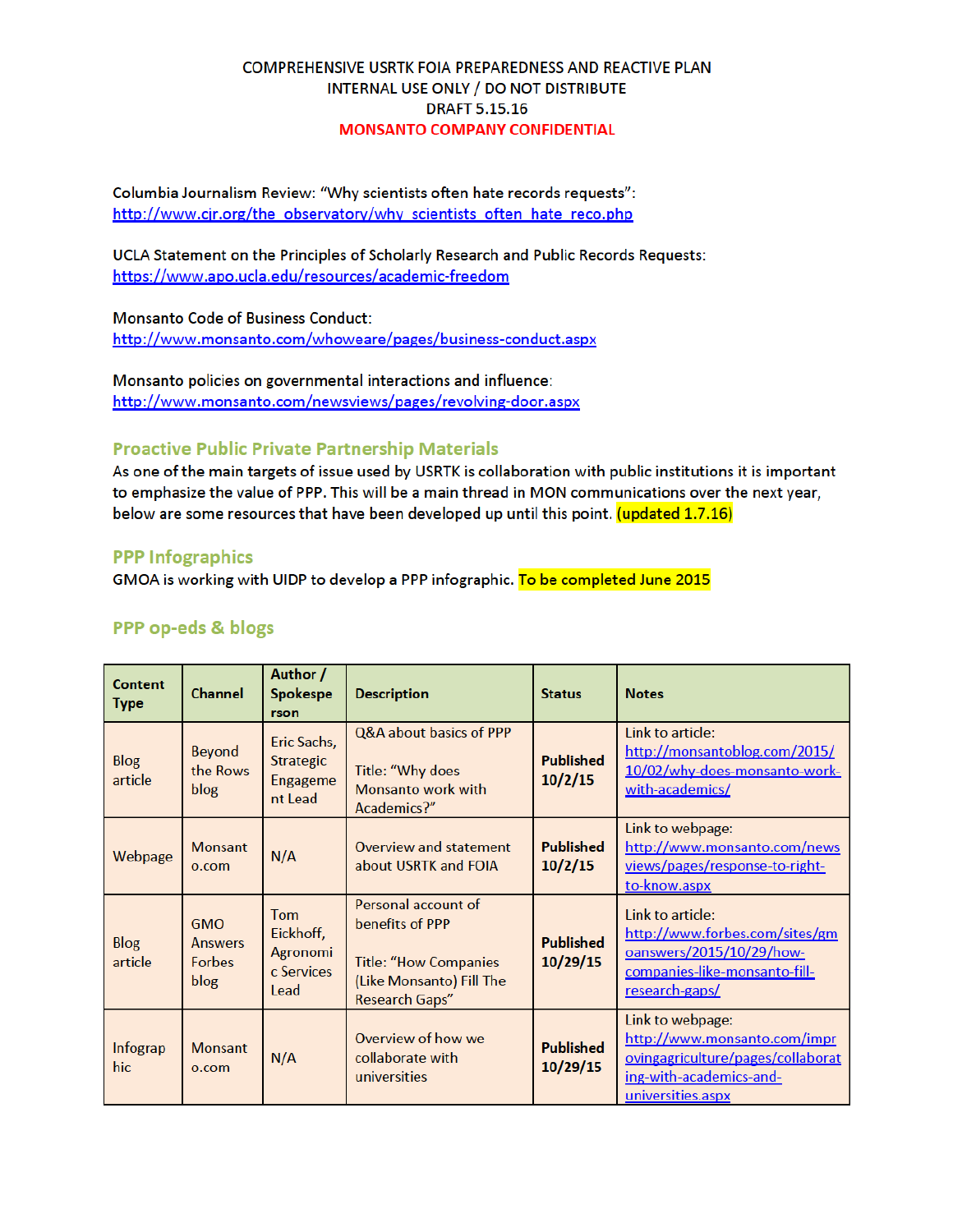| Op-ed           | <b>Boston</b><br>Globe                              | Robb<br>Fraley                                             | PPP yields innovation;<br>needed in ag (Leath<br>quote); irresponsible use<br>of FOIA stifles<br>Title: "In Defense of<br><b>Collaboration: Public</b><br>private partnerships are a<br>U.S. economic<br>cornerstone and essential<br>for our future" | To be<br>submitted<br><b>June 2016</b><br>dependin<br>g on<br>media<br>hook | Talk to digital team about<br>amplifying (MON channels,<br>ambassadors, social squad)<br>Potential tag along piece from<br>Henry Miller, others?                                                                                                                                                                                                                                                                                                  |
|-----------------|-----------------------------------------------------|------------------------------------------------------------|-------------------------------------------------------------------------------------------------------------------------------------------------------------------------------------------------------------------------------------------------------|-----------------------------------------------------------------------------|---------------------------------------------------------------------------------------------------------------------------------------------------------------------------------------------------------------------------------------------------------------------------------------------------------------------------------------------------------------------------------------------------------------------------------------------------|
| Blog<br>article | <b>GMO</b><br>Answers<br>Forbes<br>blog             | Tony<br><b>Boccanfus</b><br>о,<br><b>UIDP</b><br>President | Importance of PPP to<br>agricultural innovation<br>Title: "Why University-<br><b>Industry Collaborations</b><br>Matter"                                                                                                                               | Final<br>feedback<br>due<br>1/8/16                                          | Tal: 202-<br>Tony: 803-<br>Michele: 609-                                                                                                                                                                                                                                                                                                                                                                                                          |
| Video           | Monsant<br>o, KSU<br>and UIDP<br>online<br>channels | <b>TBD</b>                                                 | Feature Monsanto's<br>wheat-related partnership<br>with KSU                                                                                                                                                                                           | compleat<br>ed                                                              | This video is part of UIDP's<br>"Partnerships in Action" series.<br>Here is another example<br>featuring Seimens and UNC<br>Charlotte:<br>https://www.youtube.com/watch<br>?v=17gOOjUIQpU<br>KSU/MON partnership started in<br>2009; both parties share access to<br>KSU's locally adapted germplasm<br>and Monsanto's breeding tools;<br>result in better wheat varieties<br>for Kansas wheat growers.<br>Keep Maureen M. looped in on<br>script |
| Op-ed           | <b>TBD</b>                                          | <b>ISU</b>                                                 | Importance of PPP,<br>especially in agriculture                                                                                                                                                                                                       |                                                                             |                                                                                                                                                                                                                                                                                                                                                                                                                                                   |
|                 |                                                     |                                                            |                                                                                                                                                                                                                                                       |                                                                             |                                                                                                                                                                                                                                                                                                                                                                                                                                                   |

#### **Future Content Ideas:**

- March 2016 highlight STEM Connector Food & Ag Council meeting; feature Sherri Brown
- May 2016 Tom Eickhoff video; tie to "Farm Basics" GEC theme; highlight RR Plus to compliment GIAM: Superweeds video release
- June 2016 ISU/Monsanto joint oped during Pollinator Week; highlight Iowa Monarch Conservation Consortium
- July 2016 Jeff Seale feature about career choice; tie to "Balanced Plate" GEC theme (Sherri Brown)
- Aug 2016 blog with links to all stories developed to date; importance of university-industry collaboration; tie to "Collaboration" GEC theme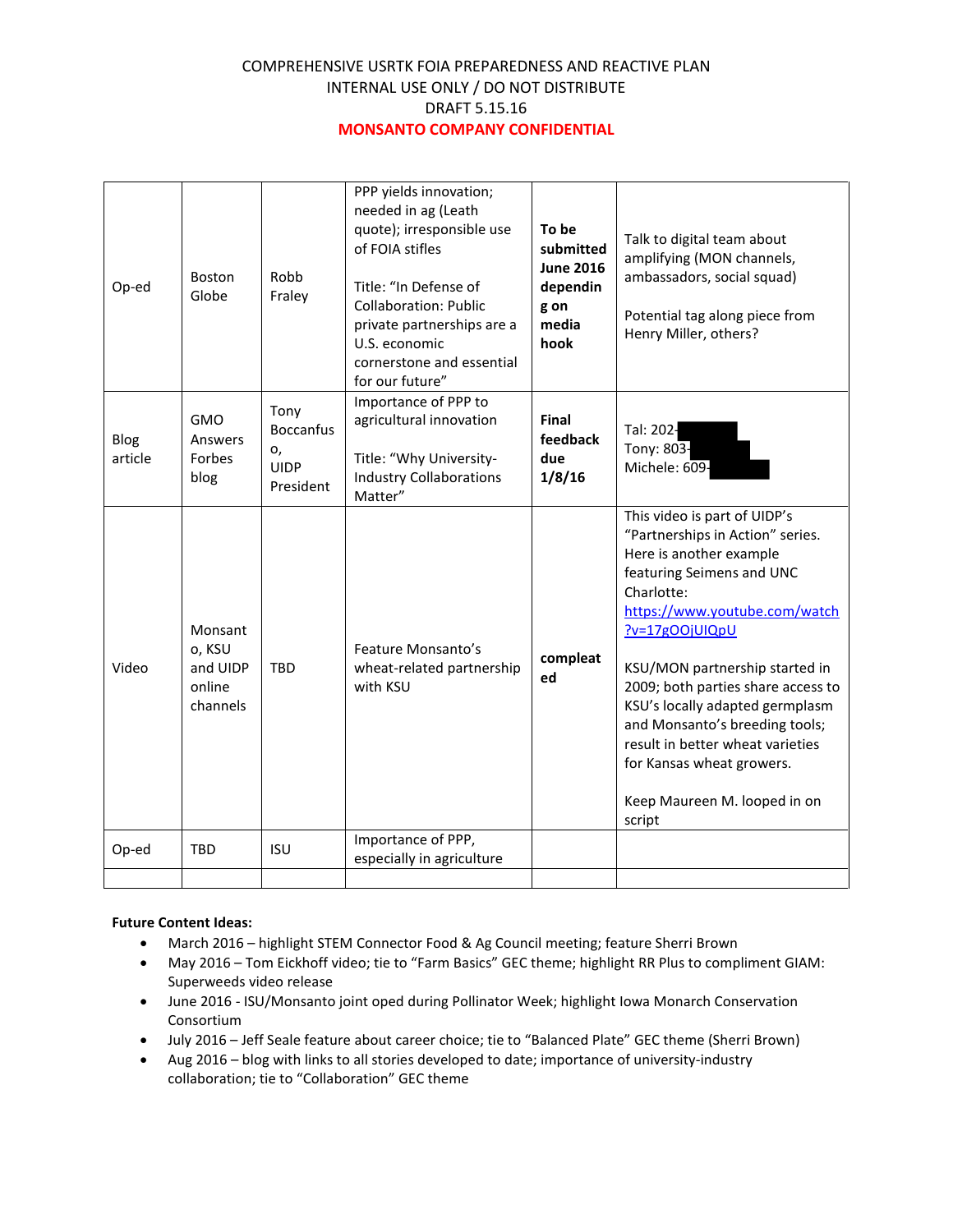- Other Sherri Brown topics:
	- o Good relationship, involvement with Tuskeegee College
	- o Mizzou "Preparing Tomorrows Leaders for Science (PTLS)" program; Sherri involved and MON sponsors
	- o 8 Wash U fellows; MON sponsors and participates; recent presentations
- ISU / USDA / Bt corn and Mycotoxins (Eric S.)
- Amplify story out of Africa about what could happen without PPP (Alistar H.)
- Better amplify when we donate to universities (equipment, germplasm, etc.)

#### **GEC Themes:**

- Jan, Feb Climate Smart Ag
- Mar, Apr Environmental Sustainability
- May Farm Basics
- Jun, July Balanced Plate
- Aug Collaboration

#### **Other Relevant Existing Content:**

• Monsanto gift helps create state-of-the-art soils lab (September 2015)

#### **Points:**

- Shared values (career choice)
- Pew opinion research on GMOs (scientists/public gap)
- Federal role in agriculture research stagnating

#### **Proactive Allergenicity Infographic and blogs**

There is a need to better explain the testing for allergens in GMO crops. The below content was created in partnership between MON SME and GMOA. It is to be distributed by GMOA.

*(For infographic and mythbusters please see addendum.)*

*GMO Answers Content Creation - infographic would provide a visual that addresses questions or concerns around GMOs and allergenicity.*

> *a. How are GMOs Tested for Allergenicity? (GMO Answers' infographic) – Overview of allergenicity testing process for GMOS (see attached initial overview) to show robust process GMOs undergo to ensure they do not cause new allergens (many consumers are unaware of this process) Please note this is just the copy draft; the infographic will include imagery to help bring the content to life, once the text is approved.*

#### *2) Third Party Content Creation (Forbes post)*

- *a. Jennifer Schmidt Q&A style post about GMOA allergenicity; farmer and RD (Notes: has answered questions thoughtfully on this topic in the past)*
- *b. Backup: Connie Diekman - M.Ed, RD, LD, FADA is a Nutrition Communications Consultant and Director of University Nutrition at Washington University in St. Louis*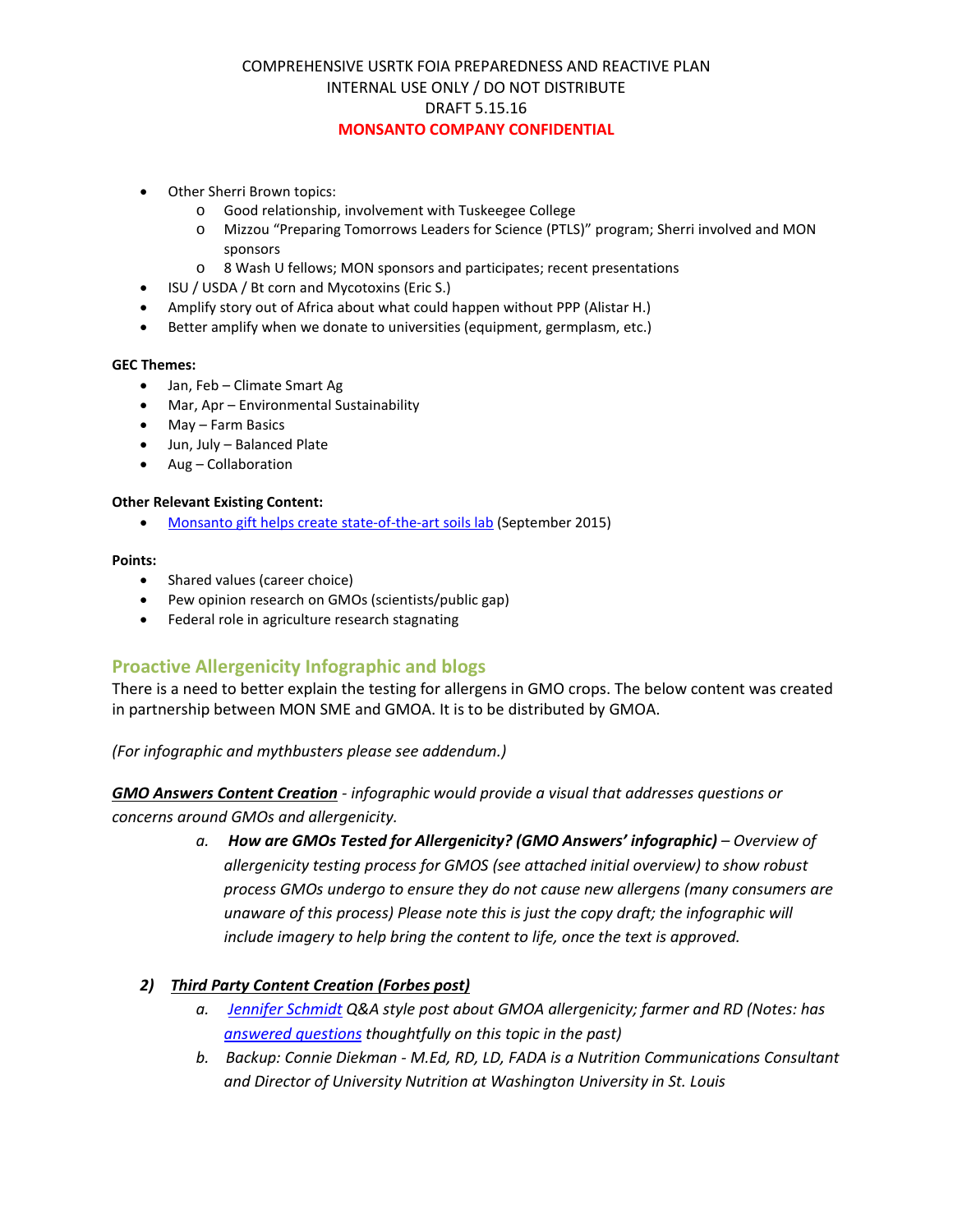#### *3) Content Amplification via paid, earned shared and owned*

- *a. Paid: Leverage paid search intercepts to drive additional visibility for allergy content on GMO Answers and Forbes (including attached mythbuster)*
- *b. Earned: Pitch new assets to media to continue building relationships with key reporters and educate those who cover biotech issues but might not have a lot of experience/background on how GMOs are tested for allergenicity (Targets: Handful of agriculture reporters and trades, as well as targeted list of health reporters)*
- *c. Shared: Share mythbuster and infographic via GMO Answers social profiles (including twitter, Pinterest) – once live*
- *d. Owned: Post content to owned GMO Answers' channels (Studies and Articles and Educational Resources page)*

## **HESI proactive approach and materials**

As a proactive measure, HESI should disclose the partnership to begin Jan 2017 prior to UNL email release. Monsanto worked with HESI to create press release on COMPARE database and proactively tweeted about it in Feb 2016. Robb Fraley retweeted with comment.

## **Proactive Training for independent experts via GMOA**

As part of our efforts to empower independent experts as they come under attack by activists, FOIA requests etc GMO Answers' will be developing a set of Webinars for the Expert Community. We have heard from many experts that there is interest in additional learning opportunities and more ways to interact with each other. The series seeks to address both by hosting workshops to discuss relevant topics (outlined below) while providing an open forum for the expert community to openly engage with each other regarding industry news, current/upcoming projects and research, or other relevant subjects, etc. These are closed discussions for invitees only.

The Webinar Workshops kicked off April 29, 2016 with "**Earned Media: How it Works**" and provided a deep dive into understanding earned media and journalism in 2016.

Other topics to be covered later this year will include:

- "Telling Your Biotech Story," a webinar workshop on how to lead a compelling conversation about the work you do.
- "Social Media 101: The Platforms & Conversations," a webinar workshop on social media trends in 2016 and how to be a part of it
- "Capitol Hill Happenings," a legislative update on all the latest Hill news

Additional suggestions for topics and new experts can be given to Chelsey Robinson to share with the GMOA steering committee.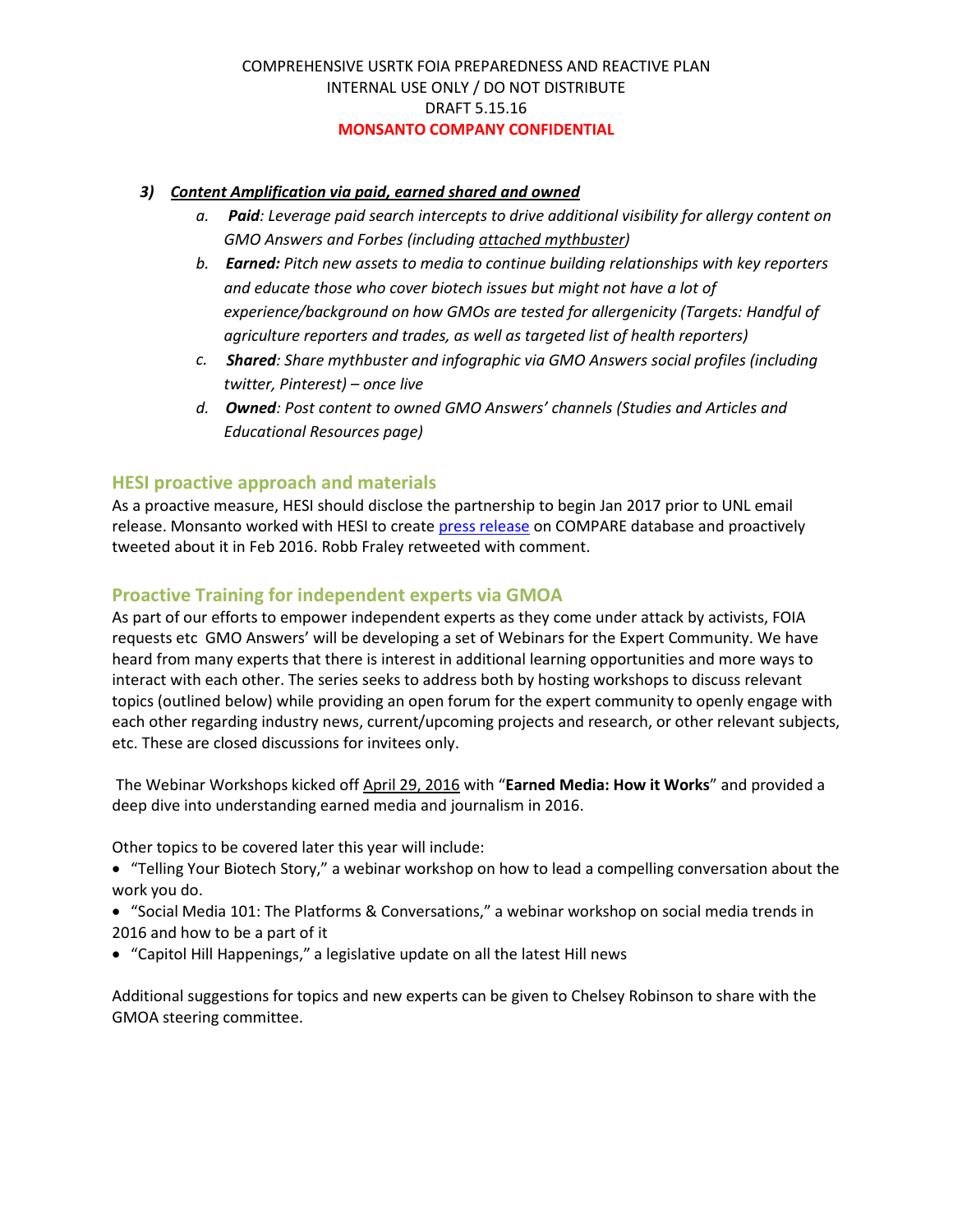## **Internal MON training and partnership training on Smart Communications**

Kris Ramaraju has developed a training deck for Smart Communications. This presentation has been given to the Stakeholder outreach team, Issues Management team, and Regulatory SAP team, with additional planned training for the Media team, LEAD network via Milton Stokes, and others as needed.

## **Transparency Strategy**

To better understand what consumers find to be valuable transparency from the industry we are working to understand where Monsanto stands compared to other companies in the area of transparency and disclosure related to our public-private partnerships and academic collaborations.

Below are areas that we are interested in increasing awareness around or disclosing. Our goal is to audit our performance and use that information to better disclose to the public our collaborations. **At this time (May 15, 2016) three agencies have provided us with quotes. We will choose one agency and proceed by May 30, 2016.** 

#### **To see current audit proposals - \\finch\tech comm\CKROBI\Public\transparency\Audit Quotes**

**Areas of Collaboration -** Based on our 2015 sustainability materiality, we have identified five issue topics directly related to disclosure and transparency including:

- 1. R&D Research or knowledge collaborations with Universities, Public Research Institutes, other Non-Profit organizations (including research funding, grants, and unrestricted gifts)
- 2. Business Ethics and Strategy including lobbying strategy & political giving (direct and indirect), PR/communications strategy and goals, memberships in industry organizations like the Coalition for Safe and Affordable Food, CropLife International, CropLife America, Biotechnology Innovation Organization.
- 3. Counsel, Guidance and Outreach support partnerships with academics, dietitians and others for their guidance, outreach support, and / or interaction at conferences.
- 4. Investments in for-profit research and development organizations, venture capital etc.
- 5. Product stewardship and safety

We are seeking to understand the following questions through benchmarking or other ways you might advise, and are not sure how to go about the process. Our questions include:

- How do similar companies (agriculture companies, food companies, technology/innovation companies and others you might suggest) disclose their activities in the areas of collaborations above?
- How does Monsanto currently compare to other companies in disclosure around activities in the areas above?
- Is there market research that exists that helps to define what consumers and the general public feel is "good disclosure" or "transparent partnerships"?
- What type of guidance or principles might Monsanto put in place to help us understand what to disclose and how to go about it so that we can be more transparent?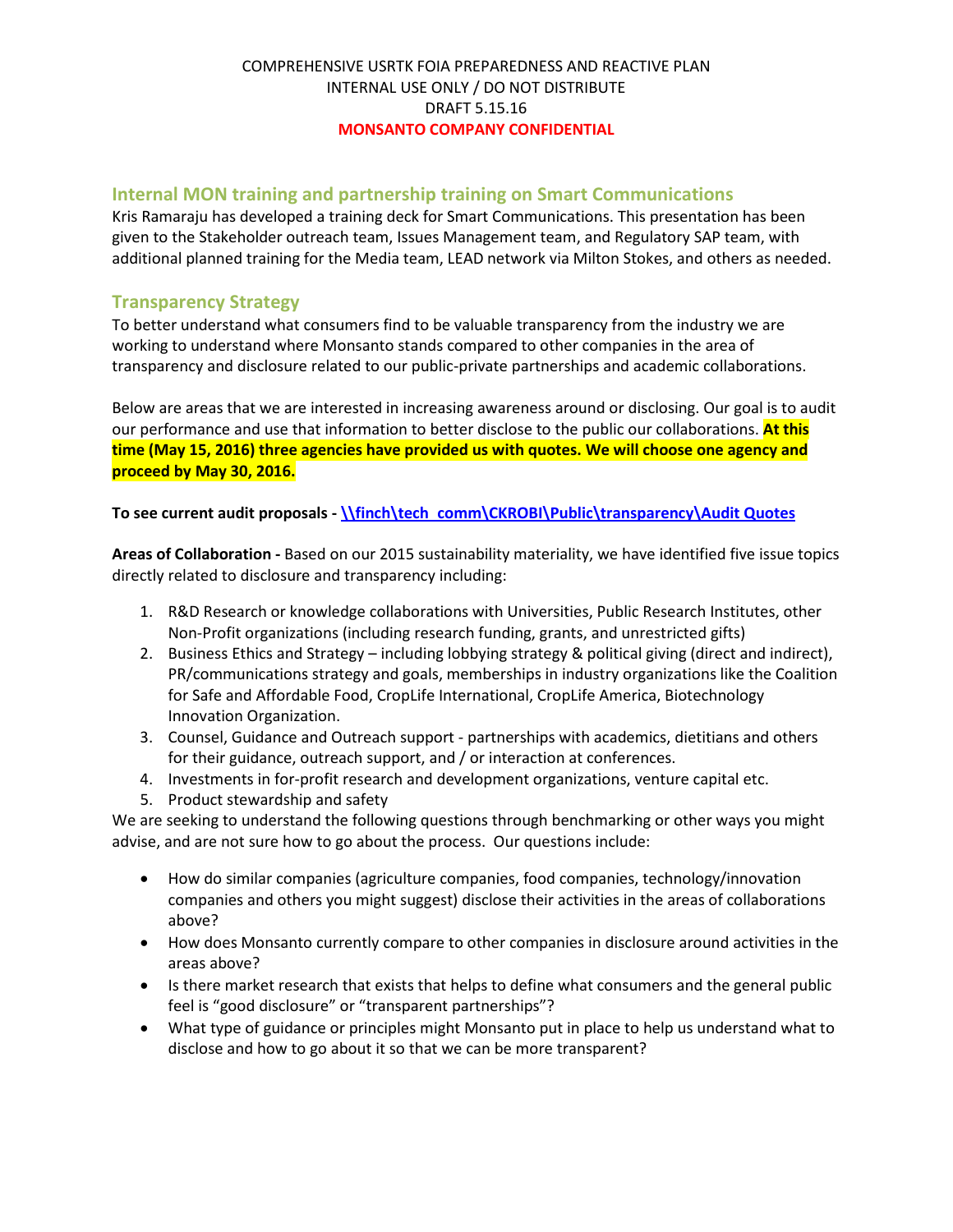# **USRTK Background**

U.S. Right to Know is registered as a 501(c)(3) organization registered in the State of California. The organization claims to be "working to expose what the food industry doesn't want us to know." Gary Ruskin, who was the campaign manager for the pro-Prop 37 campaign in California, is the organization's executive director and co-founder. The organization first emerged online in mid-January 2015. Ruskin began posting items to the organization's website on Jan. 12, 2015. Since then, he's posted a number of items relating to GMO labeling, transparency and other issues. Politico reported a brief item on the group's launch on Jan. 20.

Because the organization is so new, they have not yet filed a complete Form 990. They have registered with the California Secretary of State. On the U.S. Right to Know website, Ruskin claims the organization will disclose any "major contributor," defined as a contributor who donates \$5,000 or more. As of March 10, the only contribution listed was in the amount of \$64,500 from the Organic Consumers Association.

In addition to his work with the Prop 37 campaign, Ruskin previously served as the executive director of a group called Commercial Alert, and he was director of the Center for Corporate Policy, which publishes reports attacking business and industrial interests. He has an undergraduate degree in religion from Carleton College and a master's degree in public policy from the Kennedy School of Government at Harvard.

Ruskin has a modest and mainstream social media profile. He has 803 followers on Twitter and has posted somewhat frequently since January on topics relating to glyphosate toxicity and GMO labeling as well as the ongoing FOIA matter. Also since launching U.S. Right to Know, he has been quoted in articles by Reuters, Wired News, Science Magazine, Politico and other outlets.

In the online publication "Spooky Business: Corporate Espionage Against Nonprofit Organizations" (dated Nov. 20, 2013), Ruskin claimed there is a formal relationship between Monsanto, Blackwater and Total Intelligence Solutions. In the publication, he claims, "Many of the world's largest corporations and their trade associations – including the U.S. Chamber of Commerce, Walmart, Monsanto, Bank of America, Down Chemical, Kraft, Coca-Cola, Chevron, Burger King, McDonald's, Shell, BP, BAE, Sasol, Brown & Williamson and E.ON – have been liked to espionage or planned espionage against nonprofit organizations, activists and whistleblowers" (p. 3). Ruskin later claims, "According to internal Total Intelligence communications, biotech giant Monsanto – the world's largest supplier of genetically modified seeds – hired the firm in 2008-09. The relationship between the two companies appears to have been solidified in January 2008 when total Intelligence chair Cofer Black traveled to Zurich to meet with Kevin Wilson, Monsanto's security manager for global issues" (p. 34).

In addition to Ruskin, the only publicly listed employee of U.S. Right to Know is Stacy Malkan, who is listed as co-founder and media director. She has published a book, "Not Just a Pretty Face: The Ugly Side of the Beauty Industry" (2007), and was co-founder of the Campaign for Safe Cosmetics. She worked with Ruskin as media director of the Prop 37 campaign and previously was a journalist.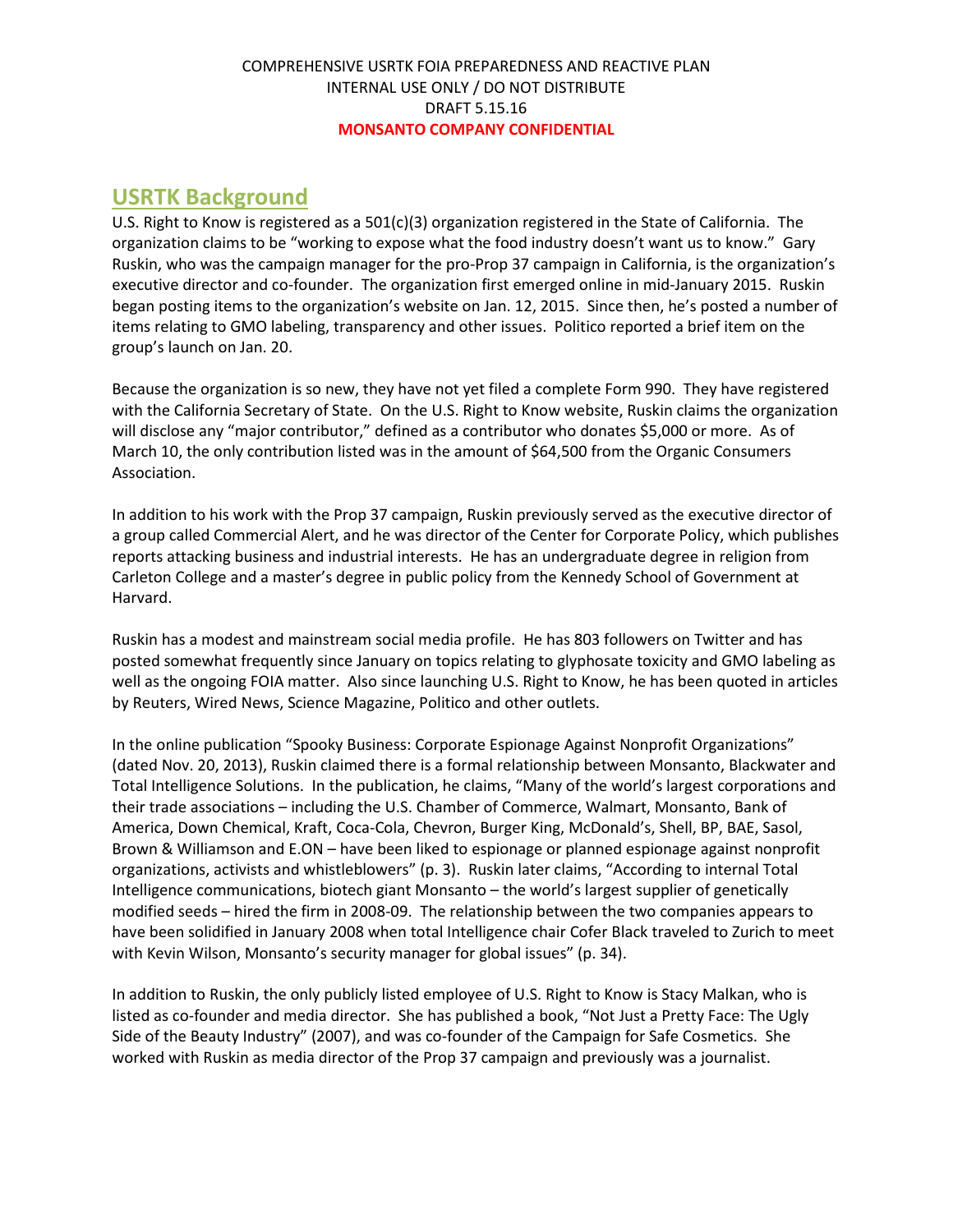The organization has a small board of directors: Juliet Schor, board chair, Professor of Sociology at Boston College; Charlie Gray, researcher, Greenpeace USA, and former director, Center for Corporate Policy; and Lisa Graves, executive director, Center for Media and Democracy, and former U.S. Deputy Assistant Attorney General, Office of Legal Policy, and former legislative strategist at the ACLU.

## **Carey Gillam background / approach**

As Carey Gillam has moved to USRTK and left Reuters she is no longer a journalist and Monsanto will not respond to her as such. For details on approach please contact Sara Miller. Our current response to Carey Gillam and her allegations is available here:

https://medium.com/@MonsantoCo/behind-the-scenes-how-monsanto-works-with-themedia-a80ec9aa2481?sf26081174=1#.y5bvm0hgs